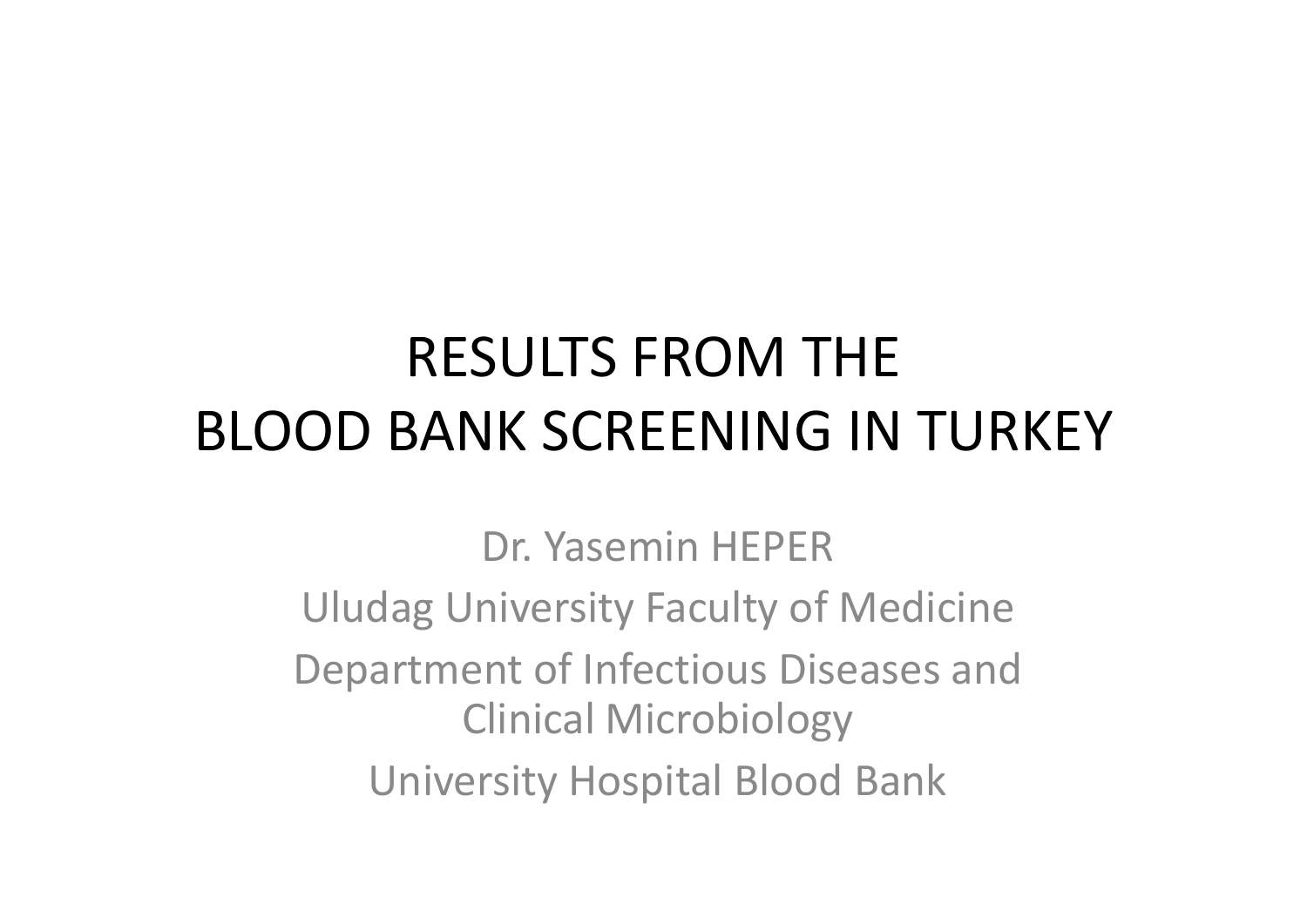# Content of the presentation

- A short review about the blood bank organization in our country
- Measures taken in blood banks to prevent transmission of HBV / HCV and the current status in Turkey
- Results from blood bank screenings
- What to do more to minimize the risk of transfusion transmitted HBV and HCV infections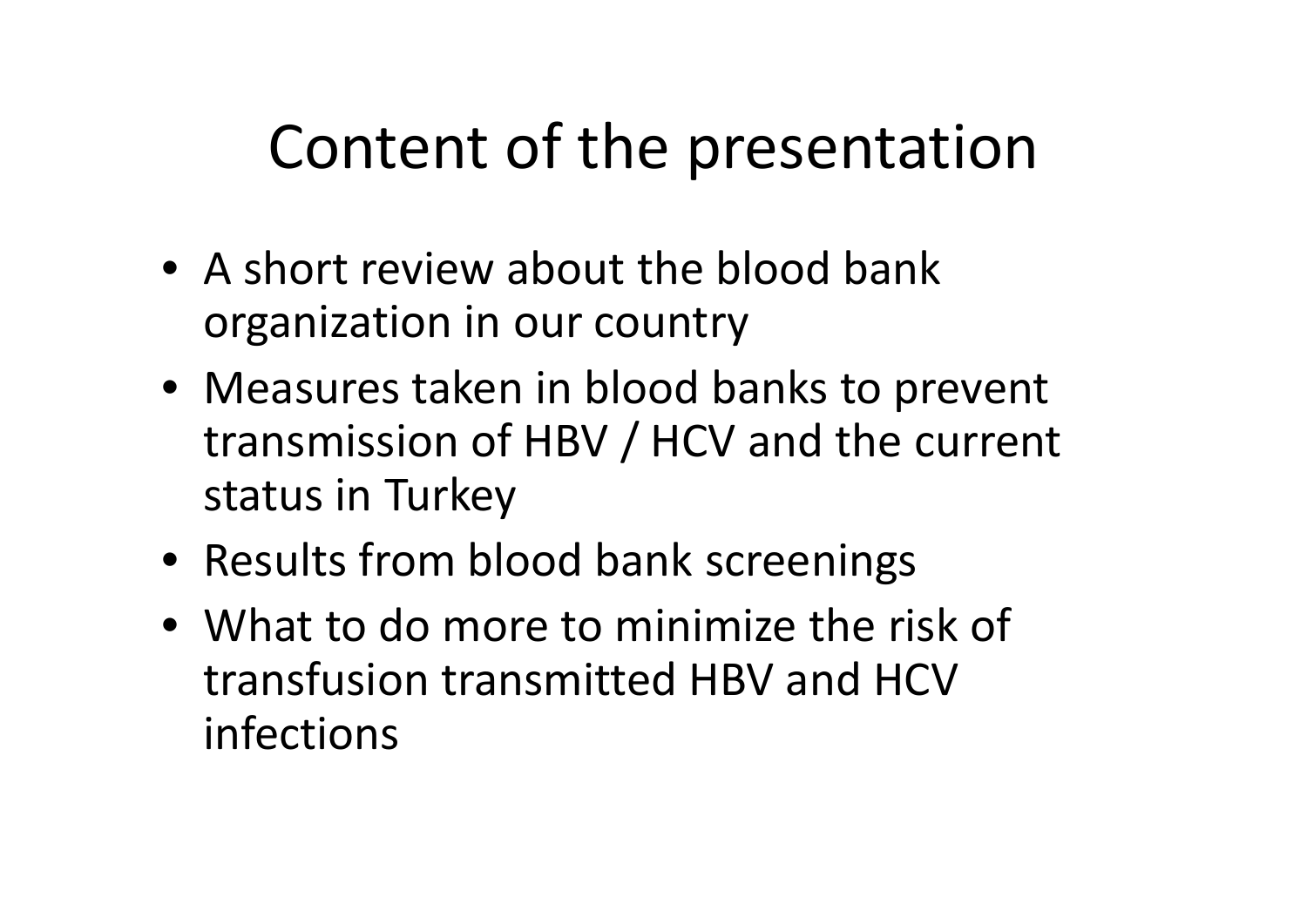# Blood Bank Organization in Turkey

- Hospital Blood Banks
	- –Public hospitals (State hospitals)
	- –University hospitals
	- Private hospitals
	- –Military hospitals
- Red Crescent Blood Banks

Donation / year <sup>&</sup>gt; 5.000 65 blood bank Donation / year > 10.000 27 blood bank Total about 400 Donation / year  $> 20.000$  10 blood bank

U of Red Cell Susp / Year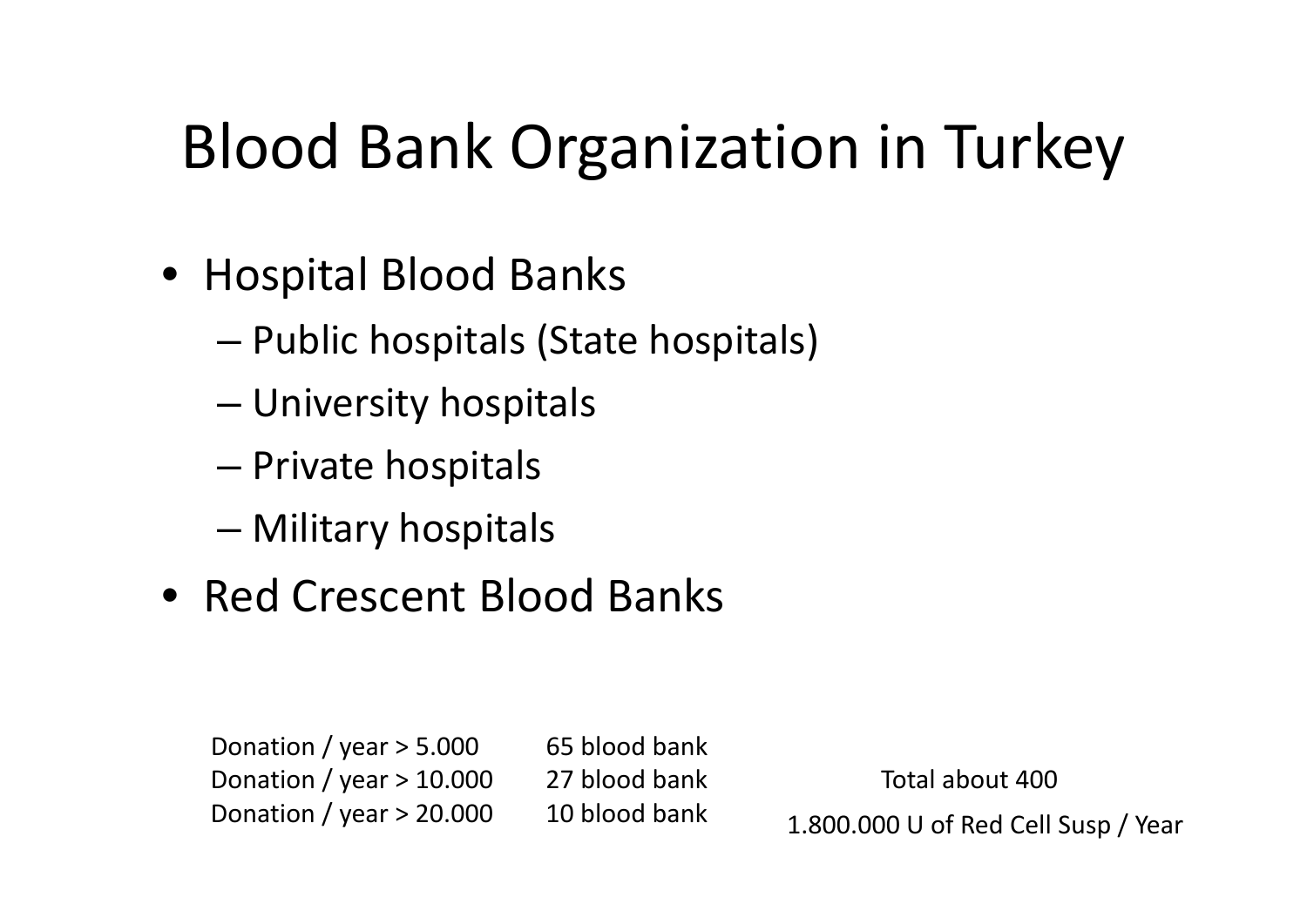# New Blood Law – April 2007

- Regional blood banks
	- Will collect blood, perform screening tests and prepare and store all kind of components. Send them systematically to the transfusion centers.
- Transfusion centers (in hospitals)
	- – Will store <sup>a</sup> amount of blood components how much it needs, perform cross‐match testing and antiglobulin tests.
- Blood collection centers
	- Centers where the blood is collected from donors and send to the regional blood bank.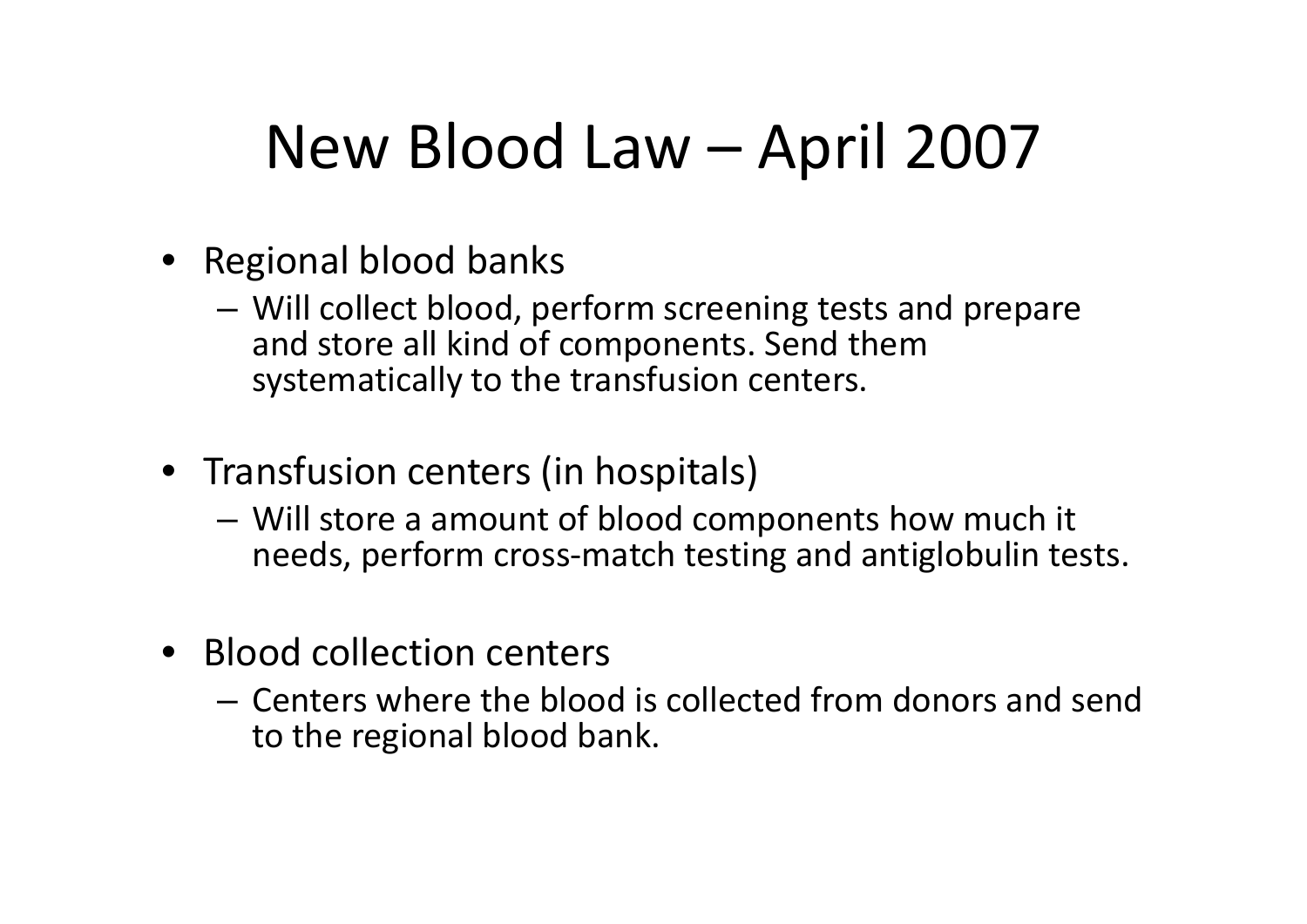### Current status of blood banks

- Now we are in a transition period
- The Red Cresent Blood Banks begins to be organized as regional blood banks
	- The rate of blood wich is collected from Turkish Red Cresent arised to 40 ‐44 % in the last year
- All hospital blood banks will transform to "transfusion centers"
- It is foreseen that this transformation will be completed in 2013 ‐2014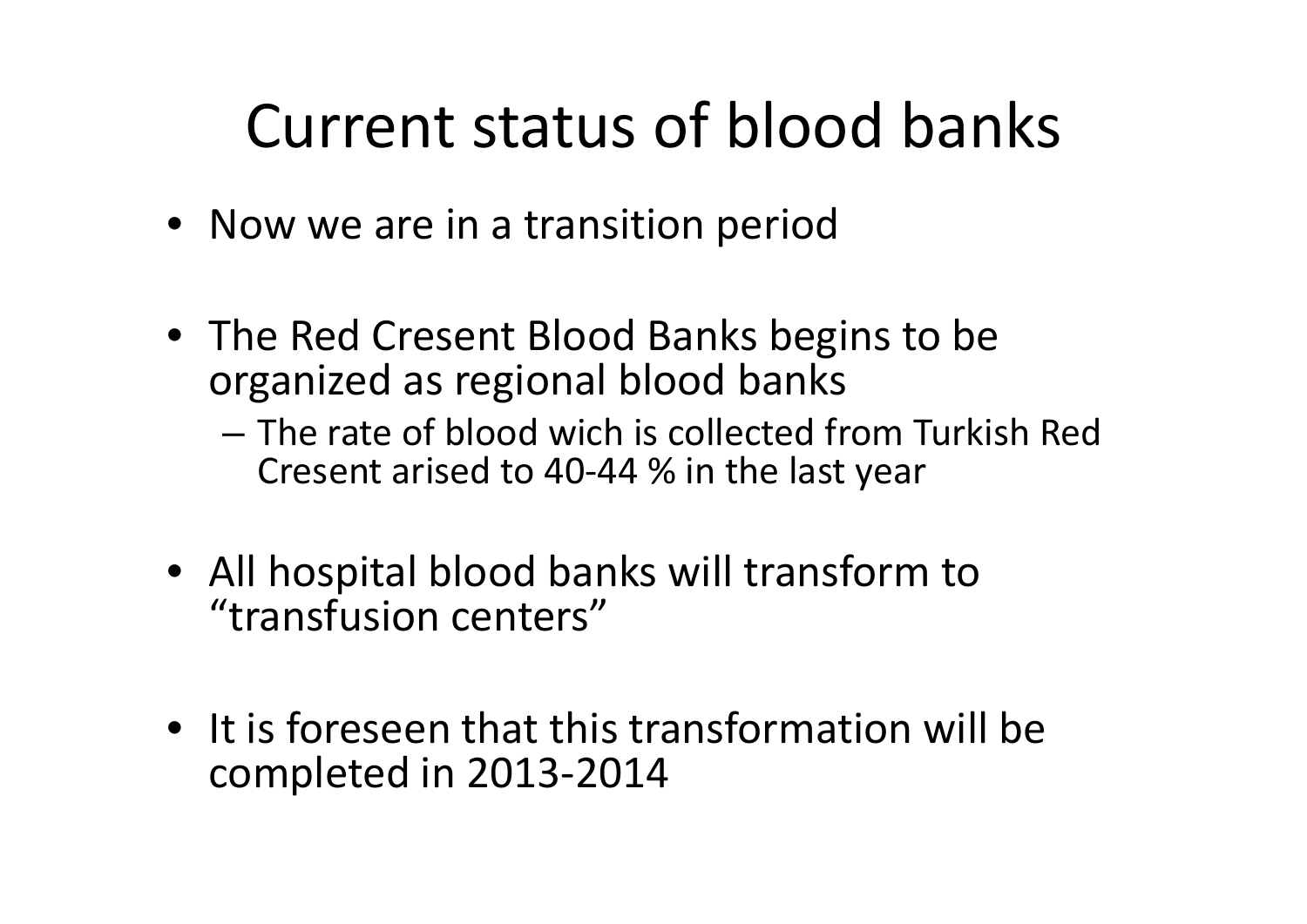Measures taken in blood banks toprevent transmission of HBV and HCV

- Donor assessment
- Screening tests
- Quarantine
- Pathogen inactivation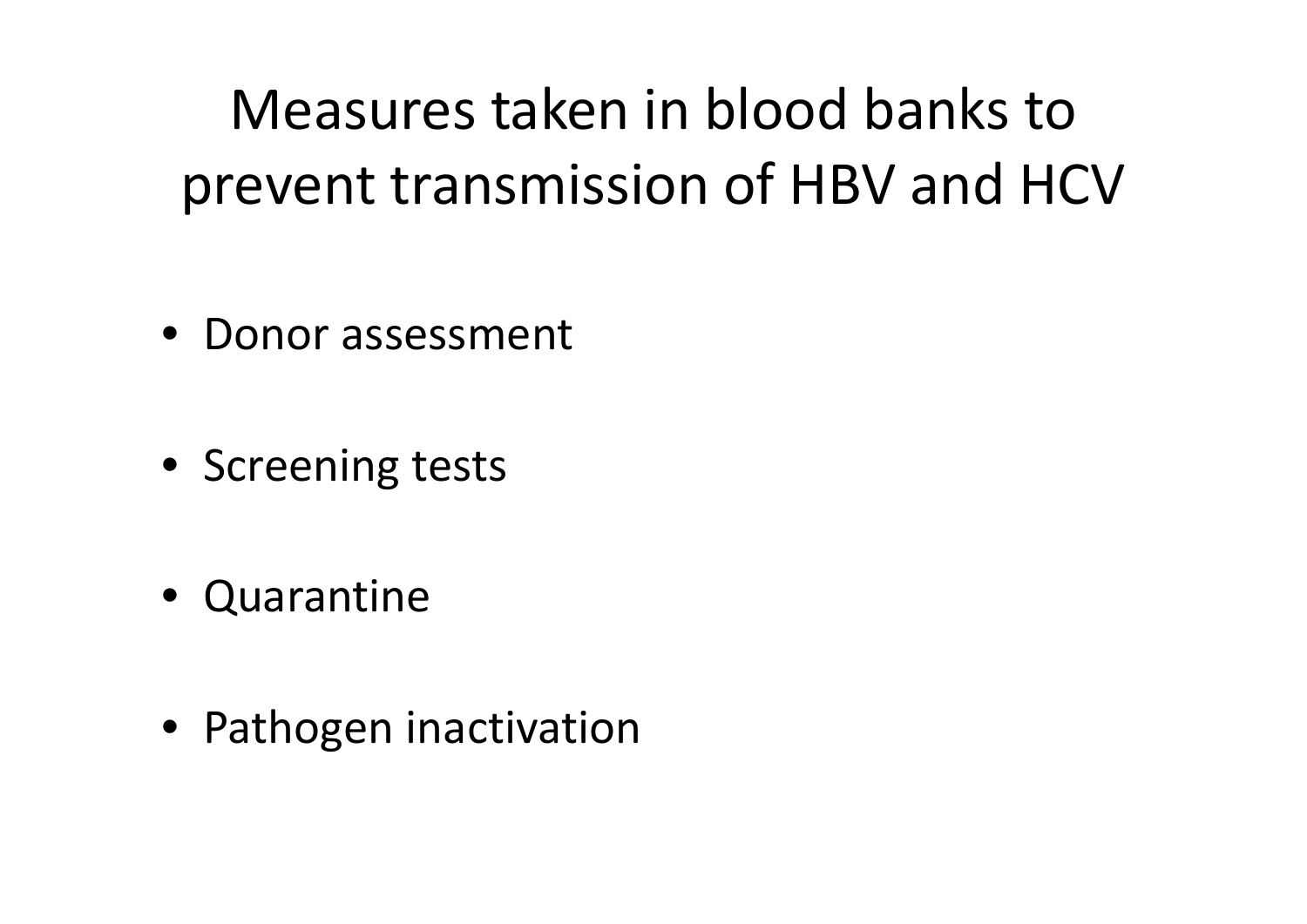#### Donor assessment

- Donor questionnaire and selection to eliminate high ‐risk donors
- Practiced in all blood banks, standard donor questioning forms are used
- Unknown routes of transmission of HBV /HVC (25 ‐40%)
- Truthfulness of the donor declarations
	- $-$  The majority of donors are first-time donors
	- –Very few voluntary ‐regular donors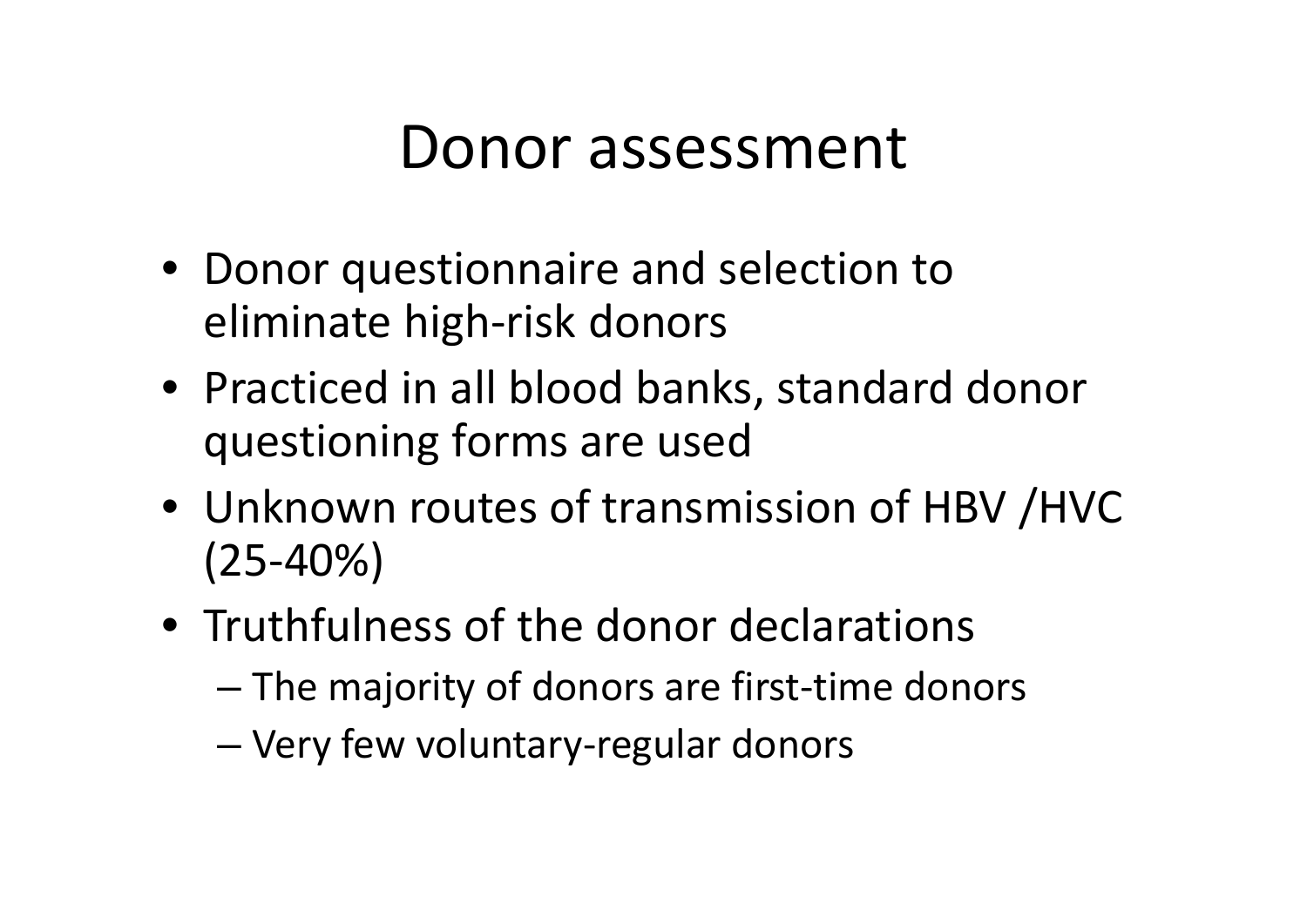### Quarantine

- Only for fresh frozen plasma
- First screening and collection of blood (donor can be in the seronegative / window period)  $\rightarrow$  quarantine  $\rightarrow$  invitation of the donor for the second test  $\rightarrow$  if nonreactive put the plasma in service
- What about the used red cell suspension?
- Recall of donors is problematic
- Currently not used in Turkey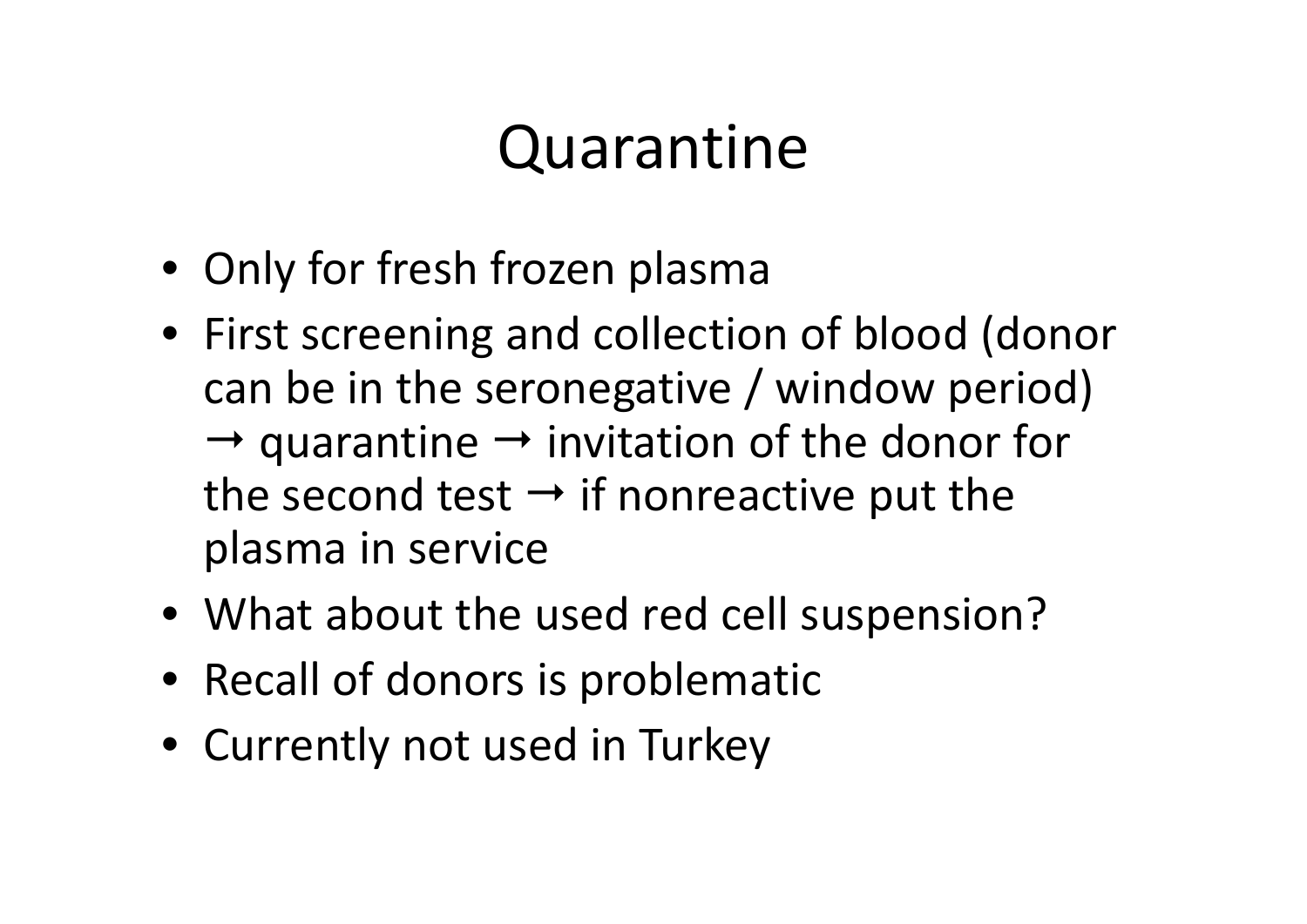# Pathogen Inactivation

- Used in some developed countries – Not in all blood banks
- For fresh frozen plasma since more than 15 years (USA and Europa)
- Recently for platellet suspensions (Europa)
- Studies for red cell suspensions and whole blood
- Cost ‐effectiveness is under debate
- Not used in Turkey yet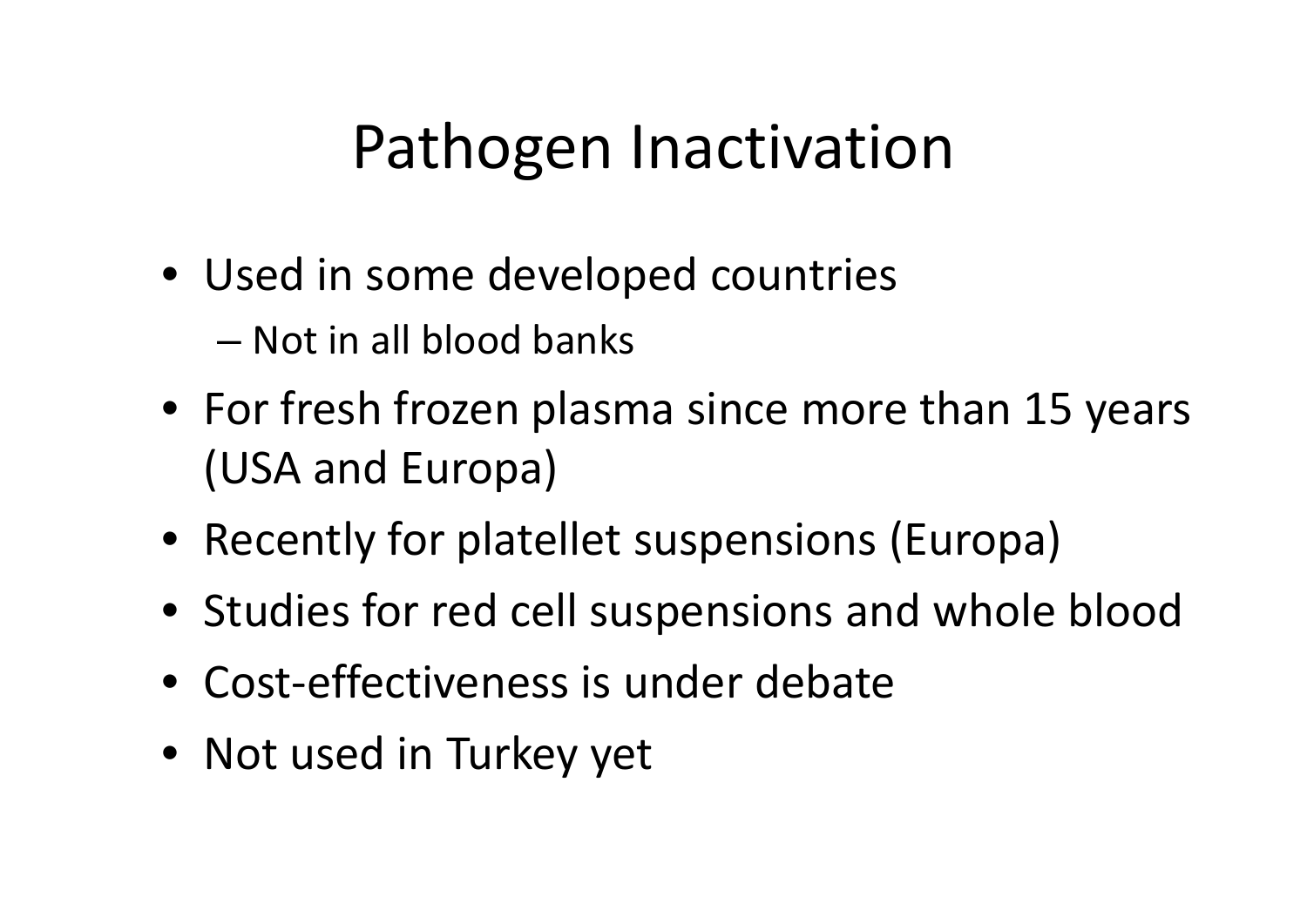# Screening tests

- Mandatory tests
	- –**HBsAg (minimum sensitivity 0,5 IU/mL)**
	- **Anti ‐HCV (± HCVcorAg)**
	- Anti ‐HIV I‐II ‐g0 <sup>±</sup> HIV Ag (p24)
	- – $-$  Screening for Syphilis
- Peformed in all blood banks
- High sensitive 3<sup>rd</sup> generation immunoassays (EIA, ChLIA)
- Quick test only in emergency situations, in a few very small blood banks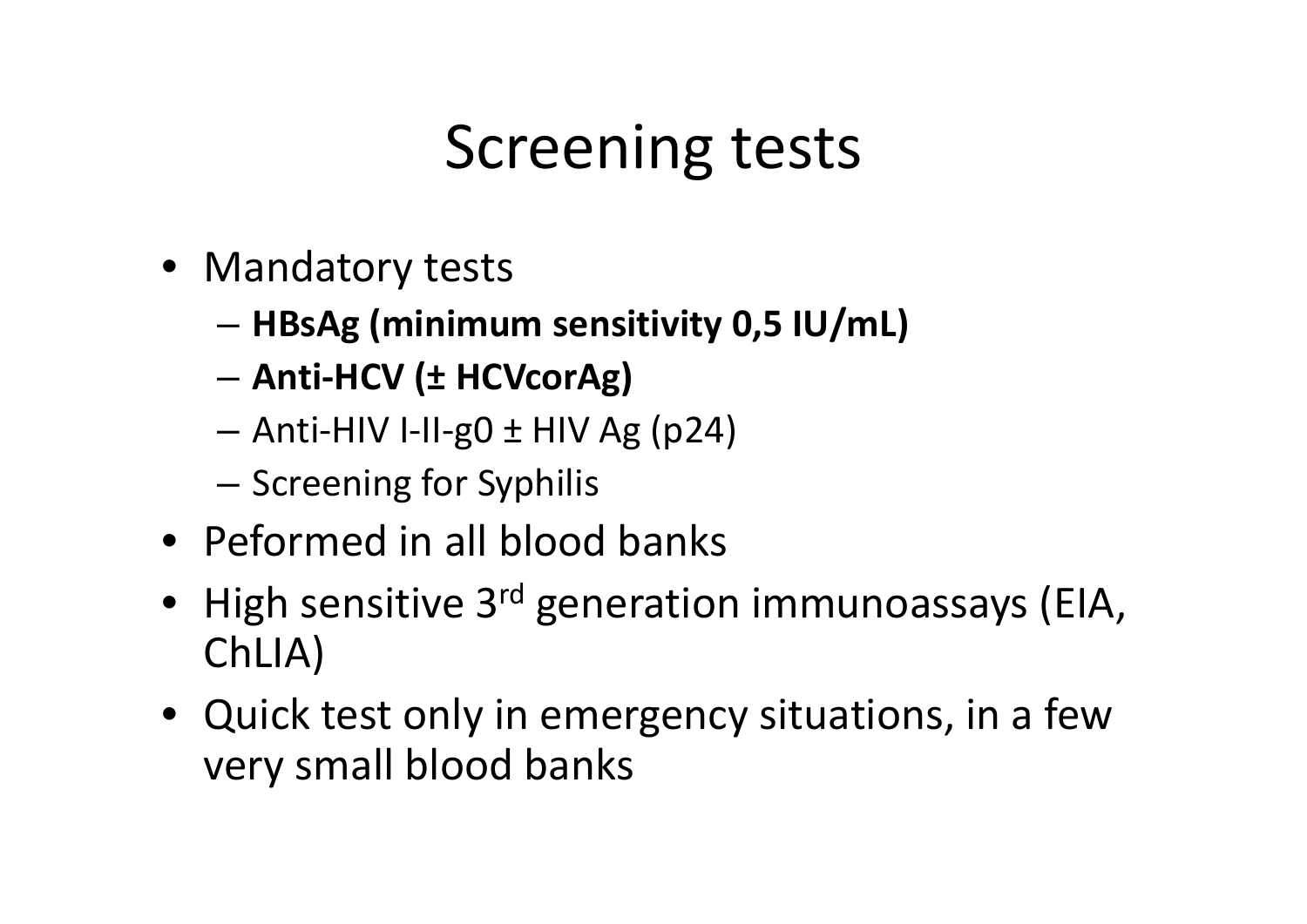### Screening results

• The donors are people who "seems to be healthy"

• Seroprevalances of infectious diseases are lower in donor populations compared to the general population because the pre ‐screening elimination of high ‐risk donors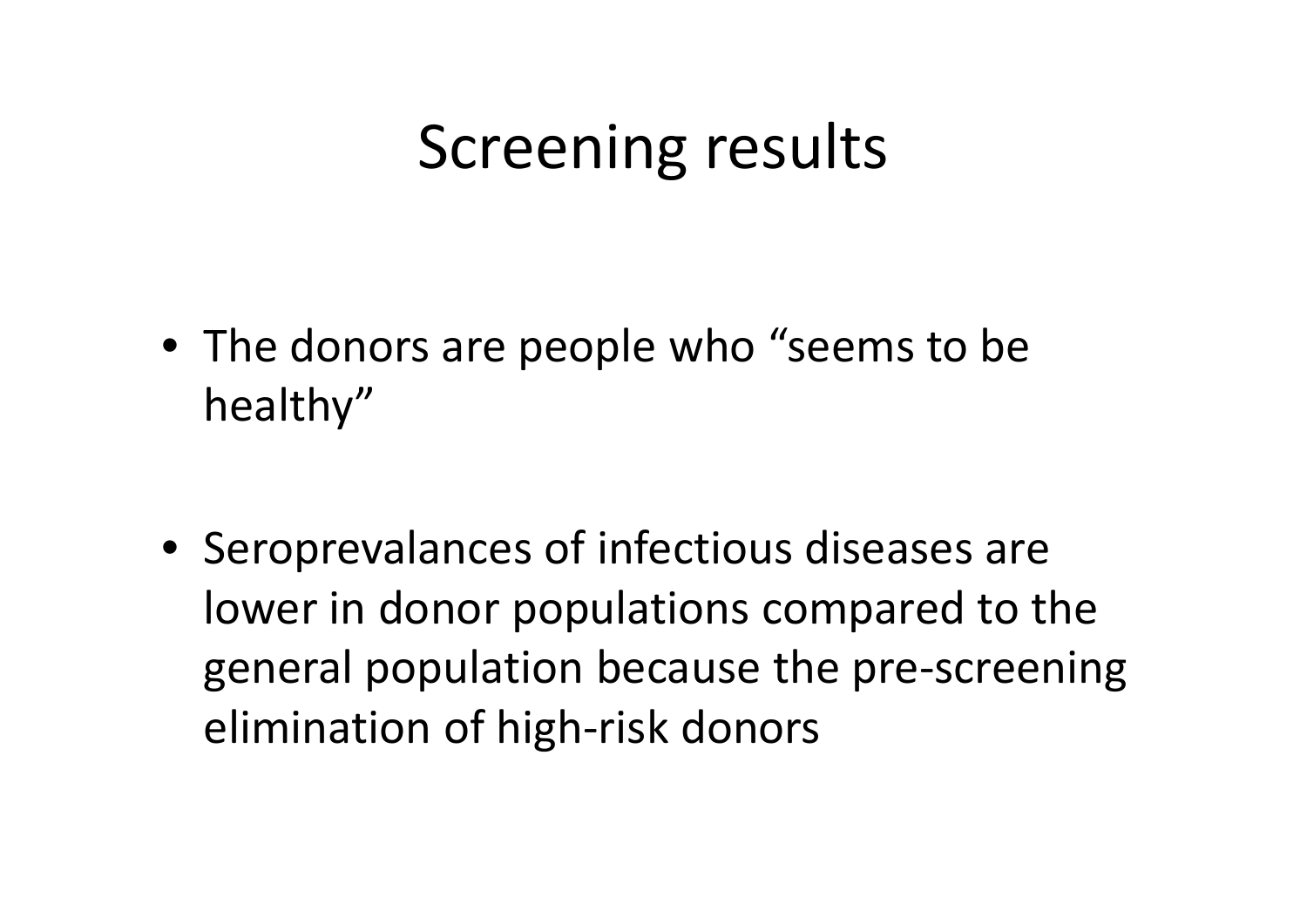#### The change in our seropositivity rates

- 28 blood banks, n=1.060.087 donors
- HBsAg
	- –1995: 5,6 %
	- –1999: 3,3 %
- Anti-HCV (since 1996)
	- Arised form 0,2 % to 0,6 % in 1999
	- – $-$  Improvement of the anti-HCV tests

Study of Blood Banks and Transfusion Society of Turkey, 2000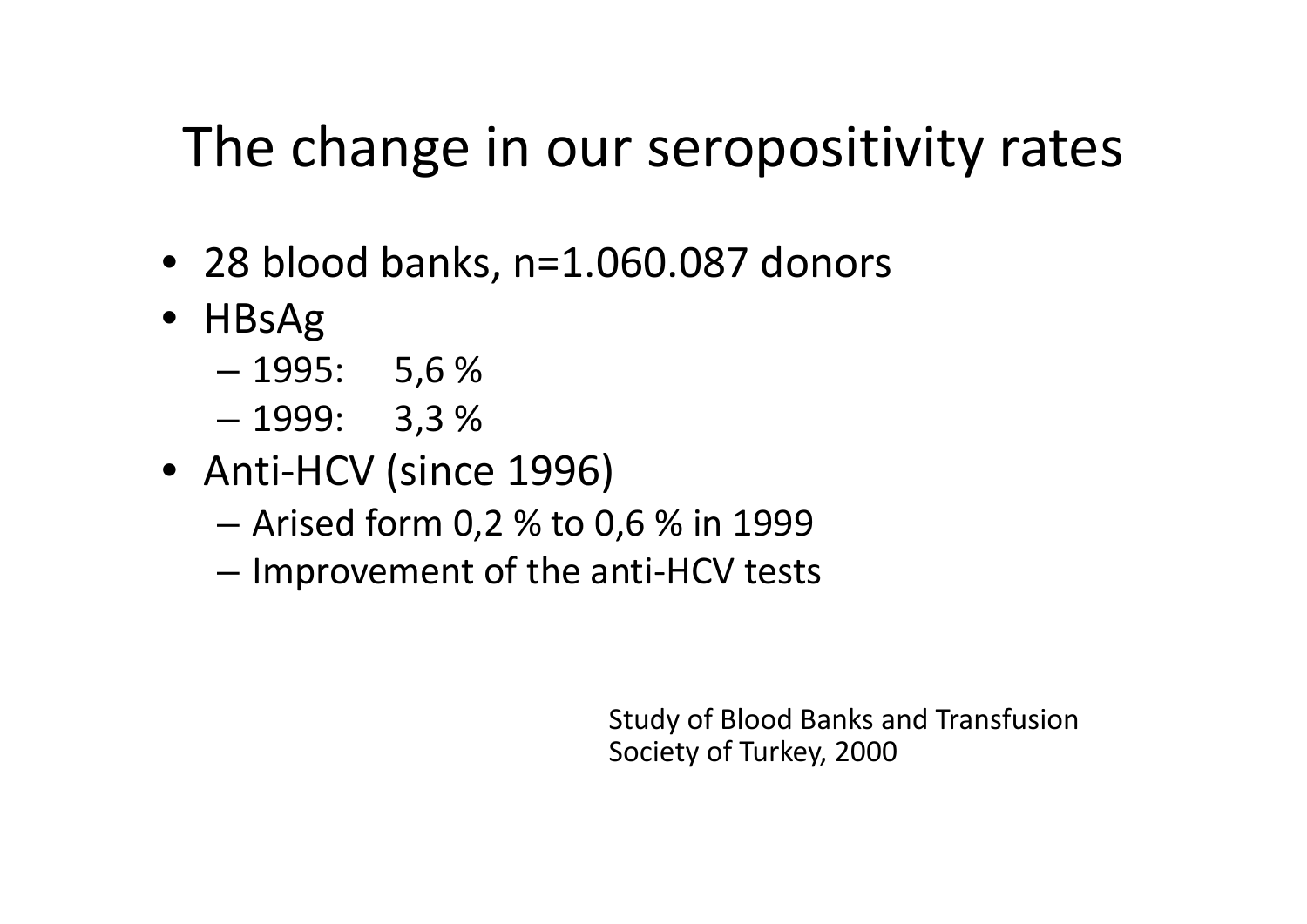#### The change in our seropositivity rates

- n= 6.240.130 donors
- HBsAg
	- –1989: 4,19 %
	- –2004: 2,1 %
- Anti‐HCV
	- –No change: 0,38%

Study of Emekdaş G et all, 2005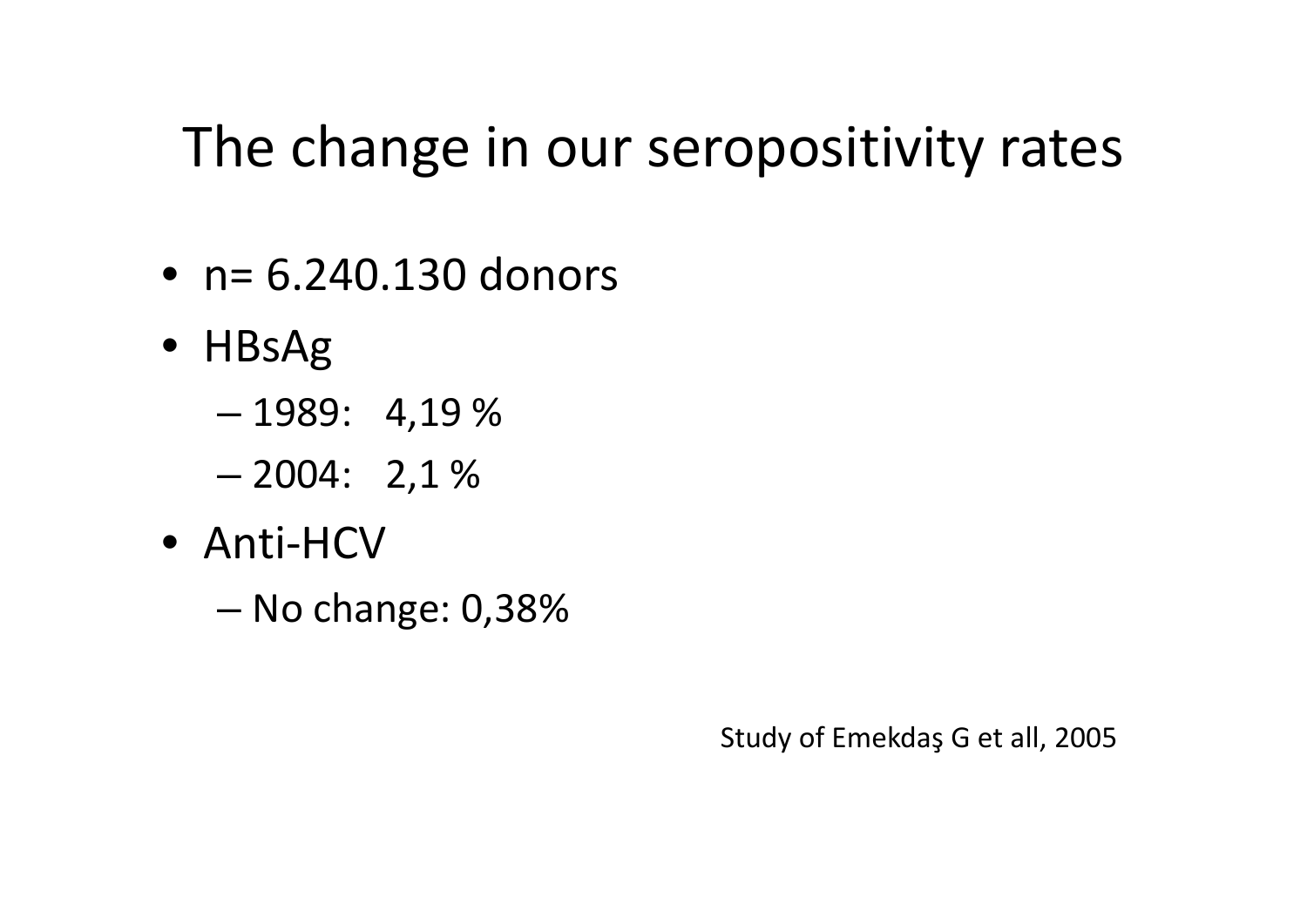#### Uludag University, Bursa

| Year                  | <b>HBsAg</b><br>(9/0) | <b>Anti-HCV</b><br>(9/0) | Number of donors (n) |
|-----------------------|-----------------------|--------------------------|----------------------|
| 1998                  | 3,53                  | 0,74                     | 11.201               |
| 1999                  | 3,67                  | 0,72                     | 22.020               |
| 2000                  | 2,3                   | 0,71                     | 23.832               |
| 2001                  | 2,78                  | 0,8                      | 27.466               |
| 2002                  | 2,36                  | 0,65                     | 22.169               |
| 2003                  | 2,2                   | 0,8                      | 17.090               |
| 2004                  | 1,89                  | 0,7                      | 18.810               |
| 2005                  | 1,72                  | 0,77                     | 21.285               |
| 2006                  | 1,41                  | 0,62                     | 18.528               |
| 2007                  | 1,32                  | 0,43                     | 16.351               |
| 2008                  | 1,06                  | 0,6                      | 17.390               |
| 2009 (first 9 months) | 1,18                  | 0,62                     | 12.637               |
| Total (12 years)      | 2,1                   | 0,68                     | 2.287.779            |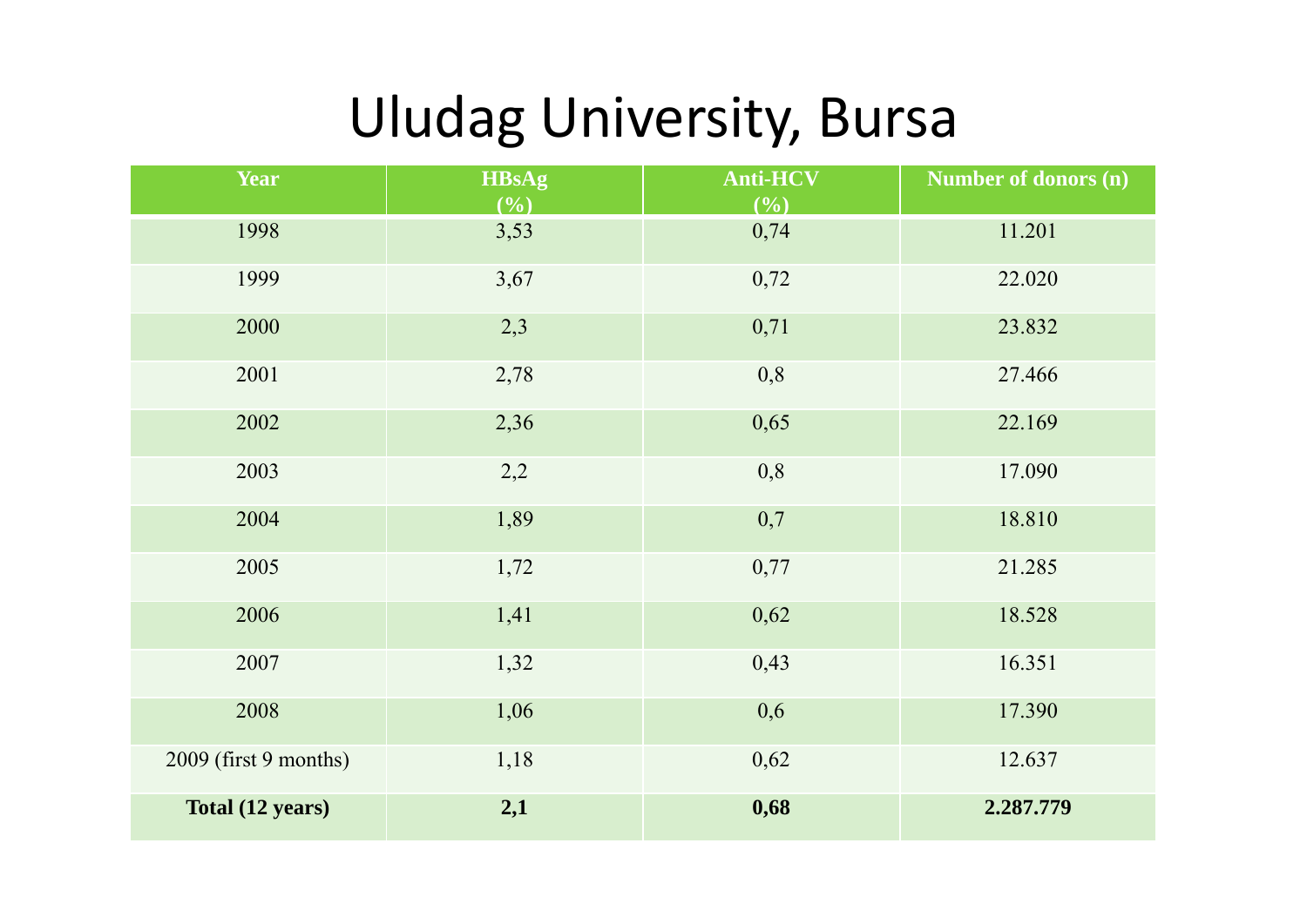### Gazi University, Ankara

| <b>Year</b>      | <b>HBsAg</b><br>(%) | $\overline{\text{Anti-HCV}}$<br>(9/0) | Number of donors (n) |
|------------------|---------------------|---------------------------------------|----------------------|
| 1996             | 2,47                | 0,8                                   | 7.728                |
| 1997             | 2,17                | 0,44                                  | 7.718                |
| 1998             | 2,21                | 0,62                                  | 10.988               |
| 1999             | 2,1                 | 1,1                                   | 9.921                |
| 2000             | 1,64                | 0,53                                  | 9.215                |
| 2001             | 2,13                | 0,6                                   | 10.792               |
| 2002             | 1,1                 | 0,19                                  | 12.281               |
| 2003             | 0,81                | 0,09                                  | 13.970               |
| 2004             | 0,88                | 0,18                                  | 16.913               |
| 2005             | 0,96                | 0,31                                  | 16.553               |
| 2006             | 0,87                | 0,01                                  | 17.836               |
| Total (11 years) | 1,57                | 0,44                                  | 133.915              |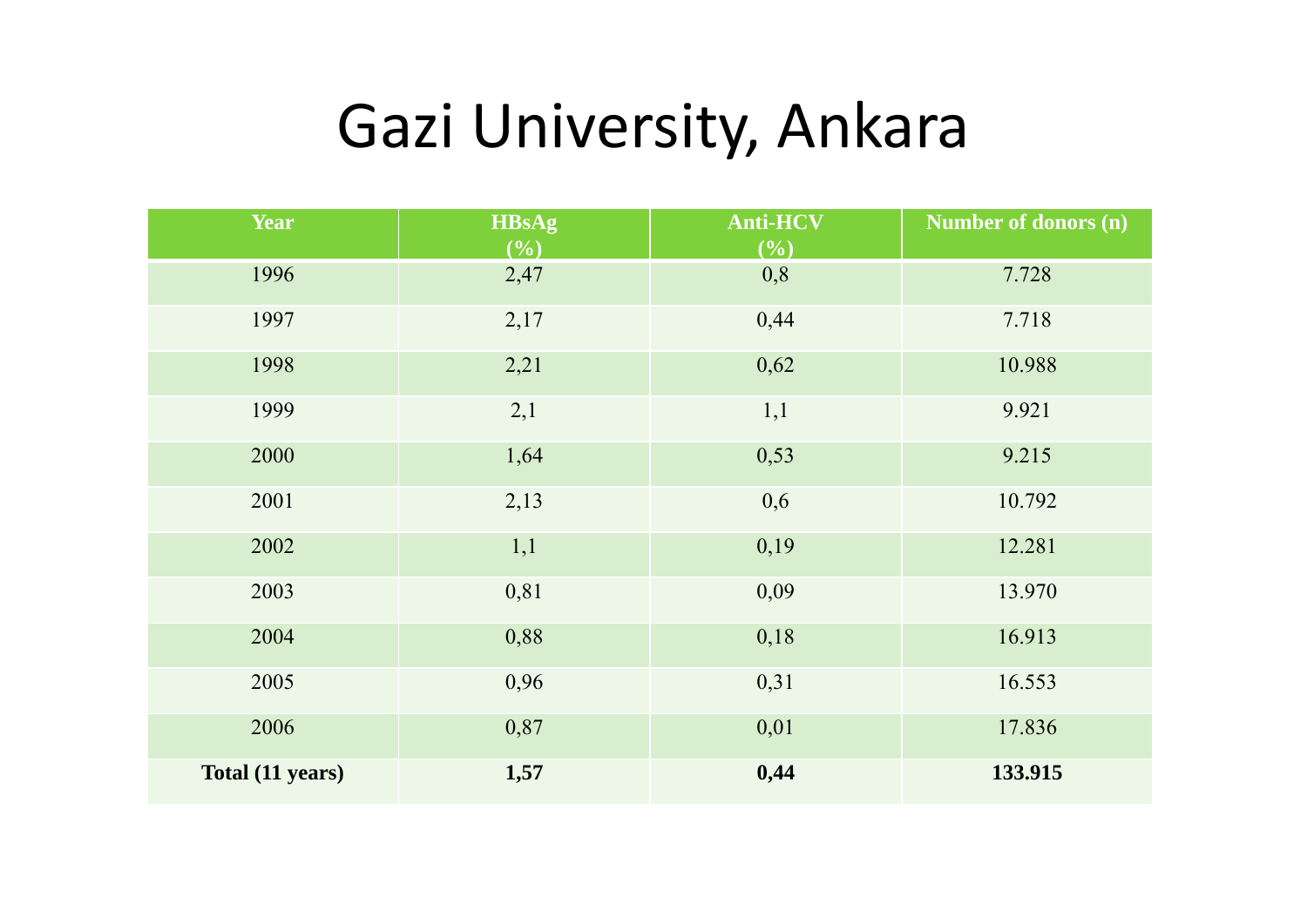#### Tepecik Research&Training Hospital, Izmir

| <b>Year</b>     | <b>HBsAg</b><br>(%) | <b>Anti-HCV</b><br>(9/0) | Number of donors (n) |
|-----------------|---------------------|--------------------------|----------------------|
| 2002            | 2,1                 | 0,37                     | 13.937               |
| 2003            | 2,16                | 0,37                     | 14.765               |
| 2004            | 1,92                | 0,80                     | 14.467               |
| 2005            | 1,75                | 0,69                     | 11.448               |
| 2006            | 1,9                 | 0,46                     | 6.756                |
| Total (5 years) | 1,96                | 0,54                     | 61.371               |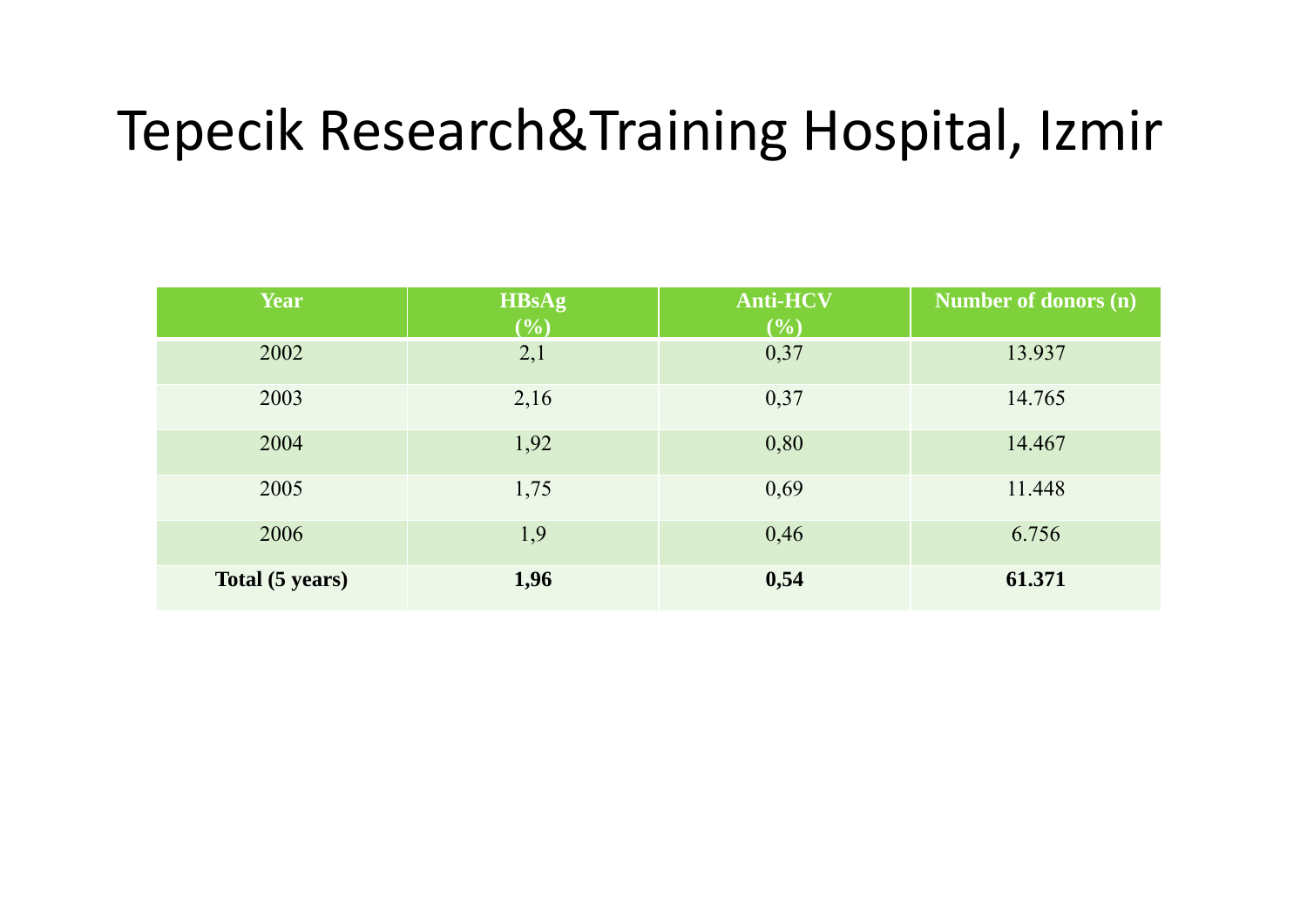### Istanbul Research & Training Hospital,

| Year                  | <b>HBsAg</b><br>(9/0) | <b>Anti-HCV</b><br>(9/0) | Number of donors (n) |
|-----------------------|-----------------------|--------------------------|----------------------|
| 2000                  | 3,69                  | 0,63                     | 6.454                |
| 2001                  | 3,91                  | 0,25                     | 6.746                |
| 2002                  | 3,65                  | 0,56                     | 5.897                |
| 2003                  | 2,89                  | 0,29                     | 5.883                |
| 2004                  | 2,75                  | 0,30                     | 6.879                |
| 2005                  | 2,36                  | 0,23                     | 5.981                |
| 2006                  | 2,08                  | 0,05                     | 7.305                |
| 2007 (first 6 months) | 1,81                  | 0,13                     | 5.350                |
| Total (8,5 years)     | 2,9                   | 0,30                     | 50.495               |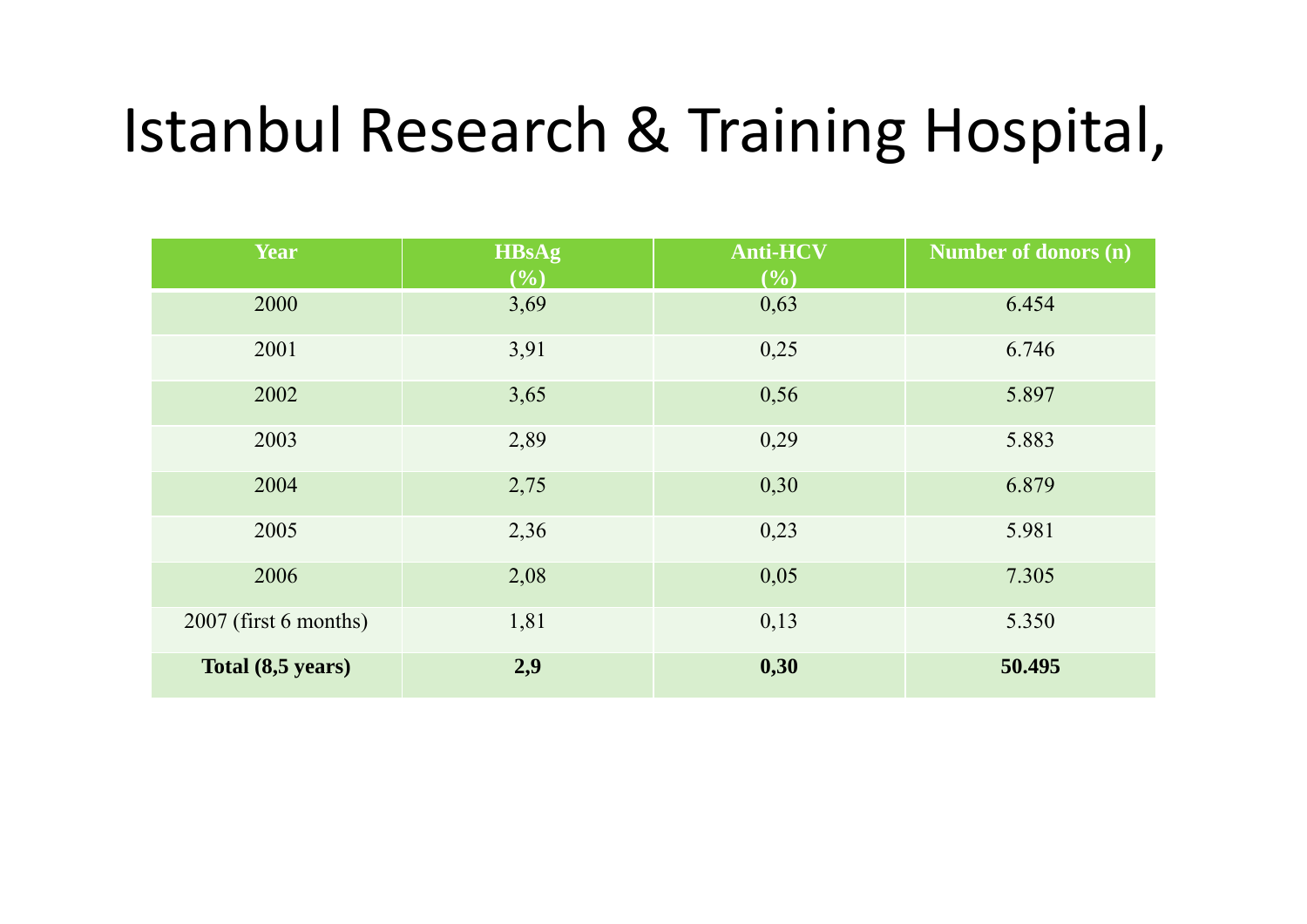### Regional differences

| <b>Blood Bank /</b><br><b>Region</b>                                               | <b>Years</b> | <b>Number of donors</b><br>(n) | <b>HBsAg</b><br>(%)              | <b>Anti-HCV</b><br>(%)             |
|------------------------------------------------------------------------------------|--------------|--------------------------------|----------------------------------|------------------------------------|
| Research and<br><b>Teaching State</b>                                              |              |                                | 1,62                             | 0,2                                |
| <b>Hospital Blood Bank</b><br>/ Trabzon- Black Sea<br>Region                       | 2004-2007    | 12.092                         | Decreased<br>from $1,9$ to $1,2$ | Decreased<br>from $0,31$ to $0,15$ |
| Süleyman Demirel<br>University Blood<br>Bank / Isparta-<br>Mediterranean<br>Region | 2000-2007    | 51.361                         | 1,09                             | 0,44                               |
| Selçuk Meram<br><b>University Blood</b><br>Bank / Konya-<br>Middle Anatolia        | 2006         | 54.266                         | 0,6                              | 0,1                                |
| <b>Turkish Red Cresent</b><br><b>Blood Banks /</b><br>Middle Anatolia              | 2006         | 102.359                        | 1,62                             | 0,49                               |
| <b>Turkish Red Cresent</b><br><b>Blood Banks /</b><br>Aegean Region                | 2004-2007    | 268.578                        | 1,36<br>In Uşak-Kütahya 0,5      | 0,42                               |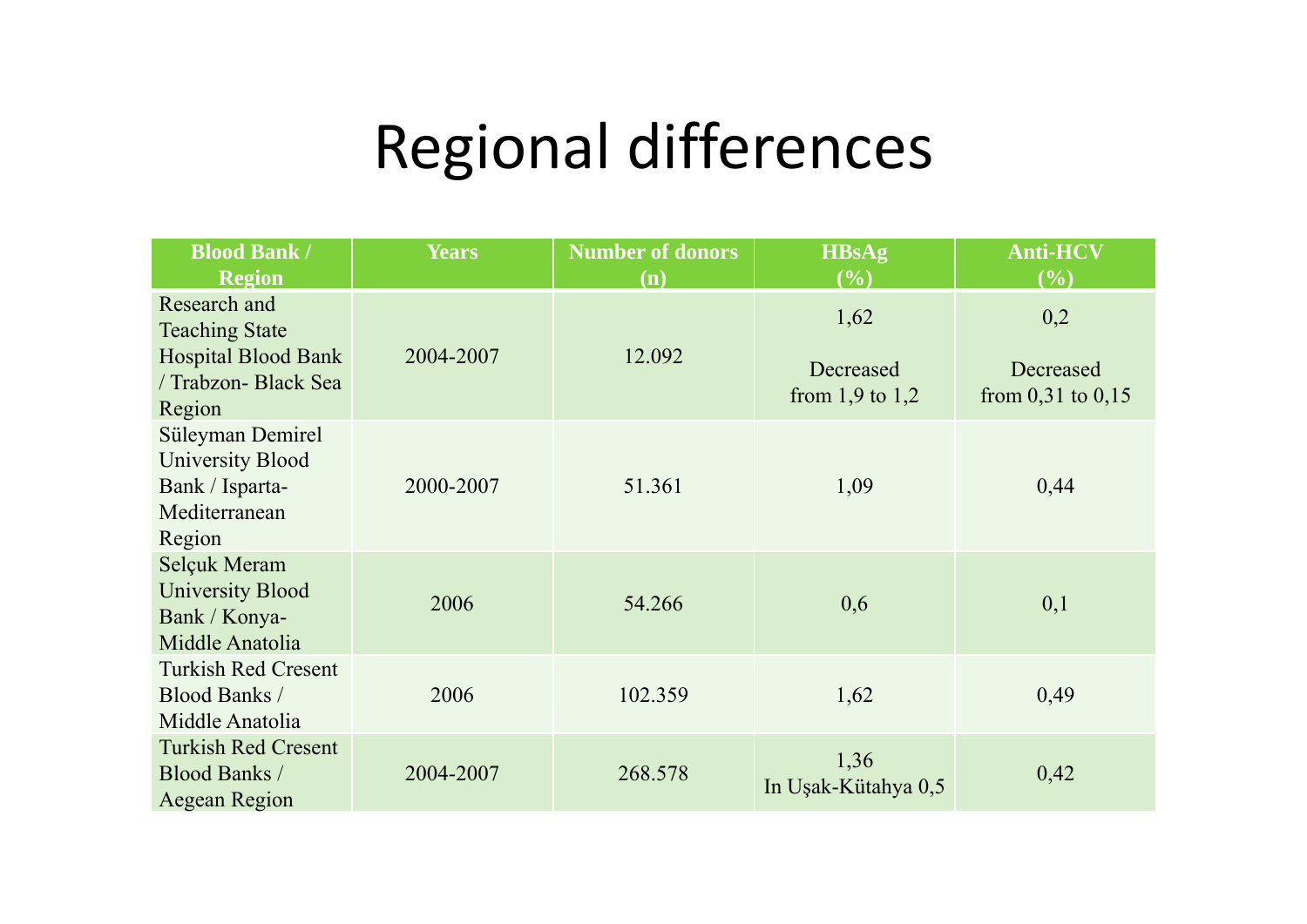#### Possible explanations for the decrease

- Advences in blood banking
	- The effect of intensive and continuous education initiated by The Blood Banks and Transfusion Sociaty of Turkey and supported by the Ministry of Health
	- More attention in donor assessment !!
- Rise in puplic awareness
	- – $-$  About transfusion transmitted infections, HBV, HCV, vaccination, prevention etc. Many people are screened and vaccinated through their own wish.
- Vaccinations
	- Adult vaccination
	- The effect of the vaccination program in children which begun in 1998 will be observed in the next decade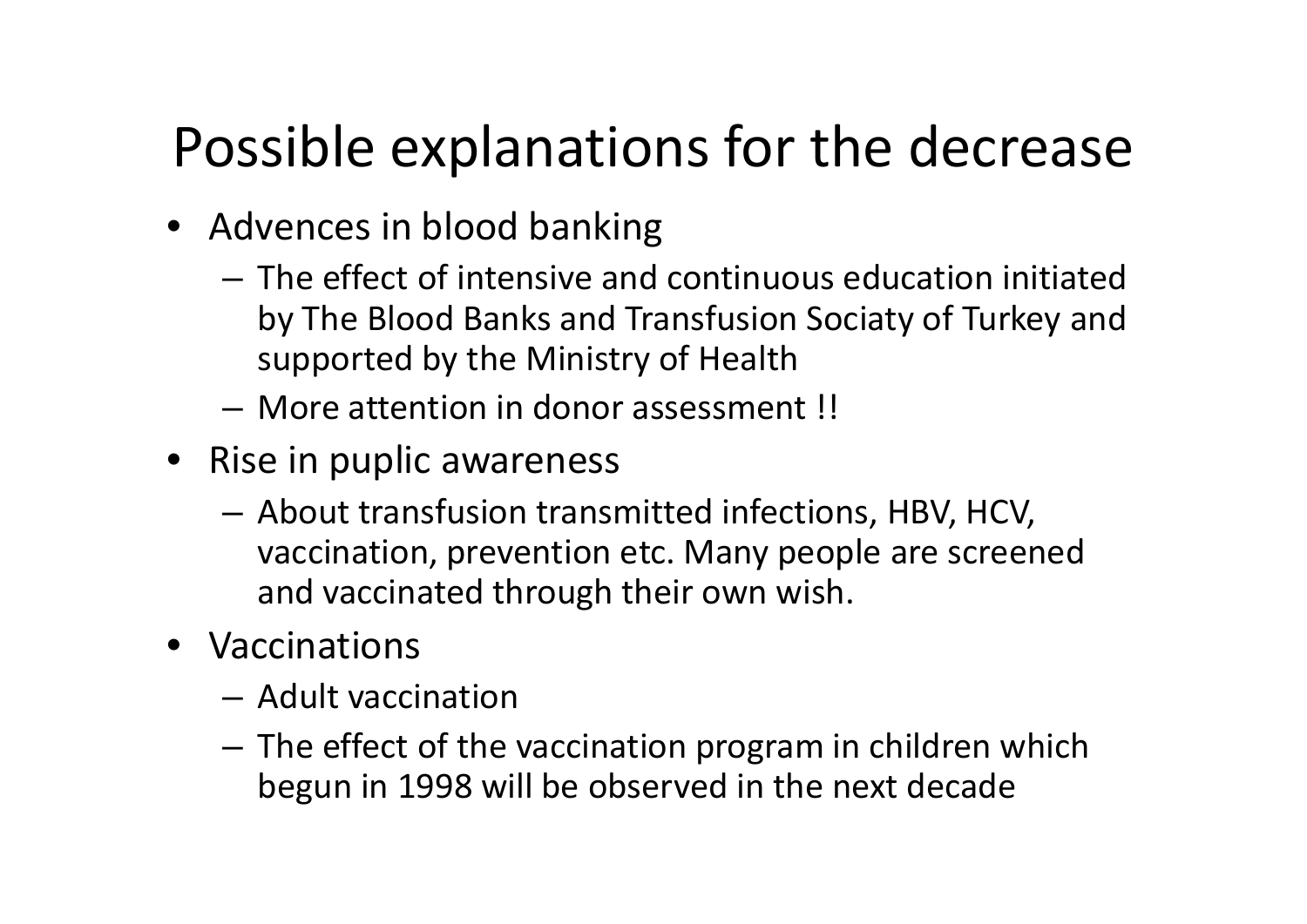### What to do more?

• Anti‐HBc testing

• NAT (Nucleic acid testing)

• HCV cor Ag testing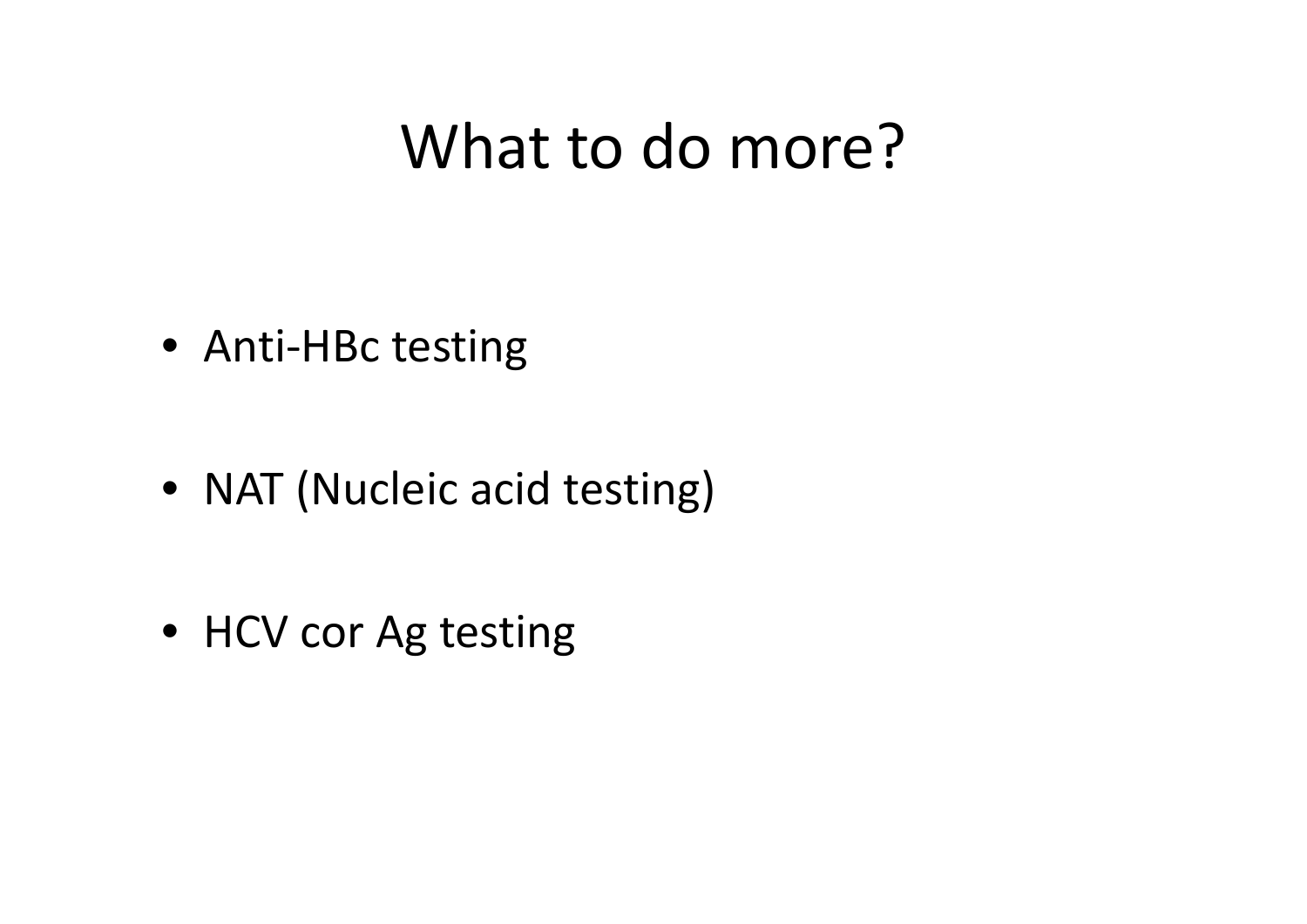# Anti‐HBc

- Window period and occult HBV infections !!
- • Anti‐HBc positivity rates in
	- $-$  HBsAg negative donors  $\hphantom{1}$  18 %
	- $-$  HBsAg and anti-HBs negative donors  $-$  2,7 %  $\,$

Bal SH et all. Mikrobiol Bul (43), 2007

- Loss of donors (how many of them are infectious?)
- • Initially screen for HBsAg, then consecutively for anti‐HBs and anti‐HBc will not be practical and cost‐effective
- The majority of our donors are first time donors
	- This proportion will definitely be decreased in regular voluntary donors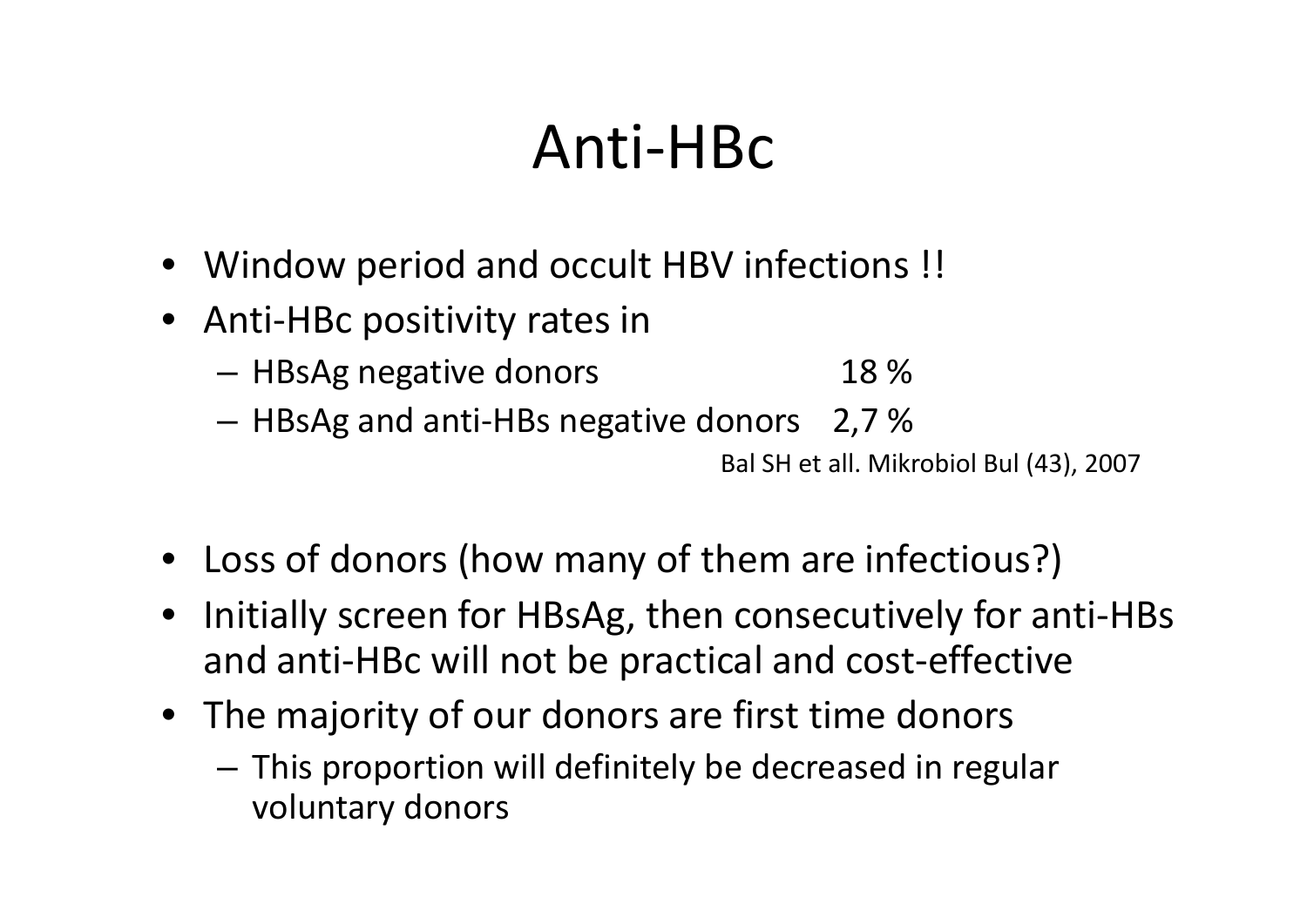# How many of HBsAg negative, but anti‐ HBc positive donors are infectious?

- 9282 HBsAg non‐reactive donors
- Anti‐HBc, anti‐HBs, HBV‐DNA (Real‐time PCR)
- HBV‐DNA was performed only in isoleted anti‐ HBc reaktive donors
- HBV‐DNA positive in one **( 1 / 8.333 donation**)
- HBV‐DNA positive in
	- –0, 012 % of HBsAg non‐reactive donors
	- –0,45 % of isolated anti‐HBc reactive donors

Bal SH et all. Mikrobiol Bul (43), 2007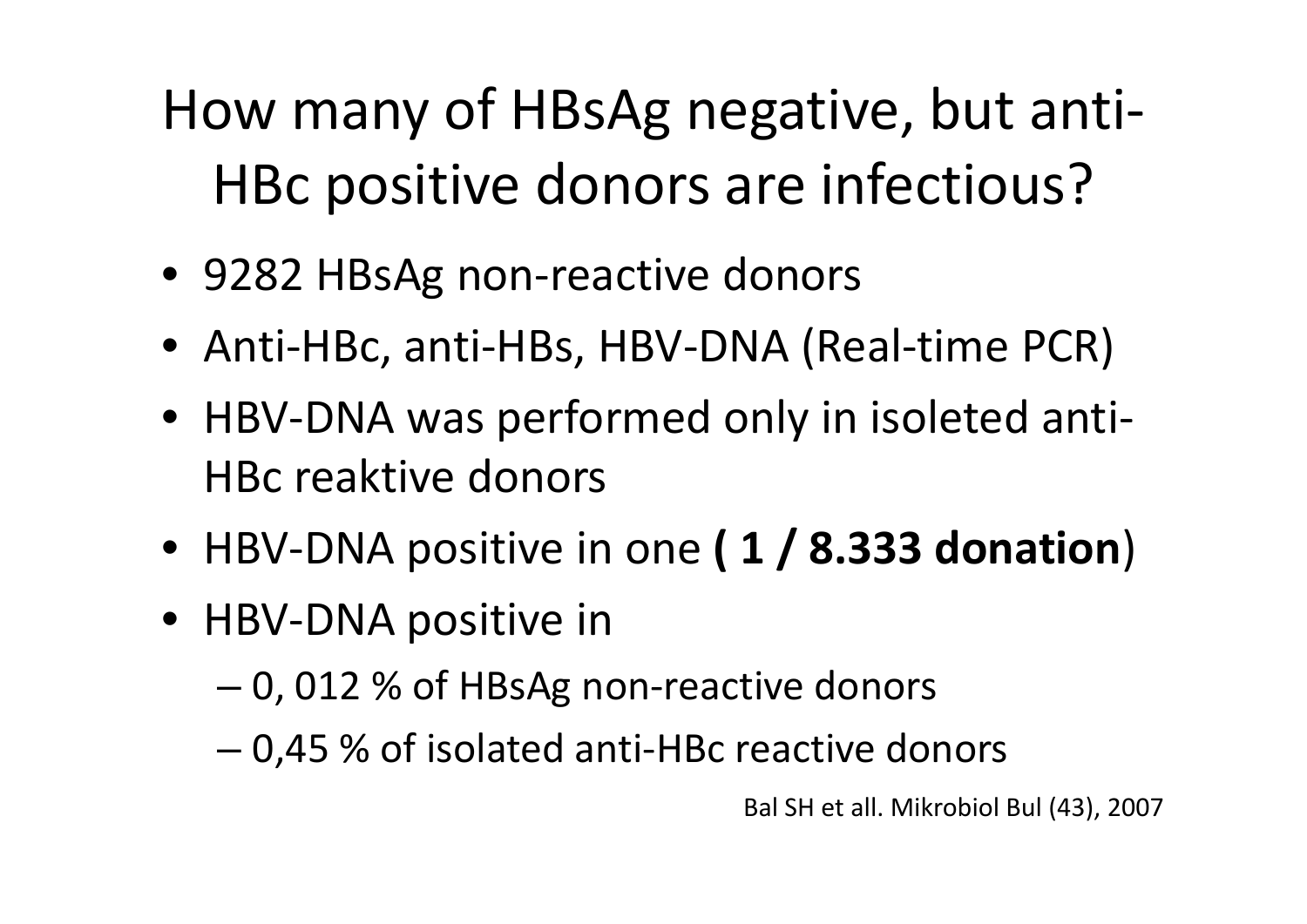#### Nucleic acid testing

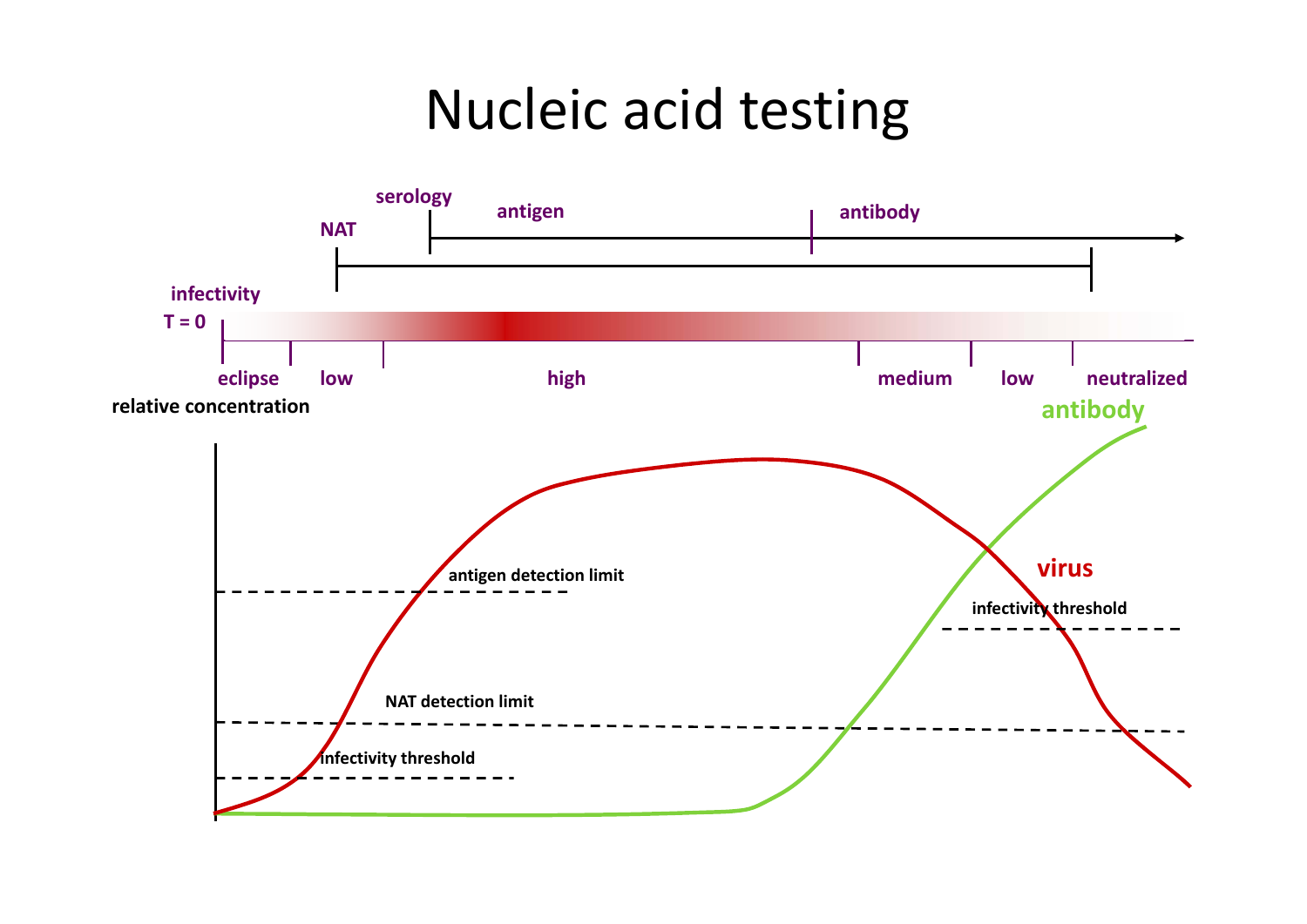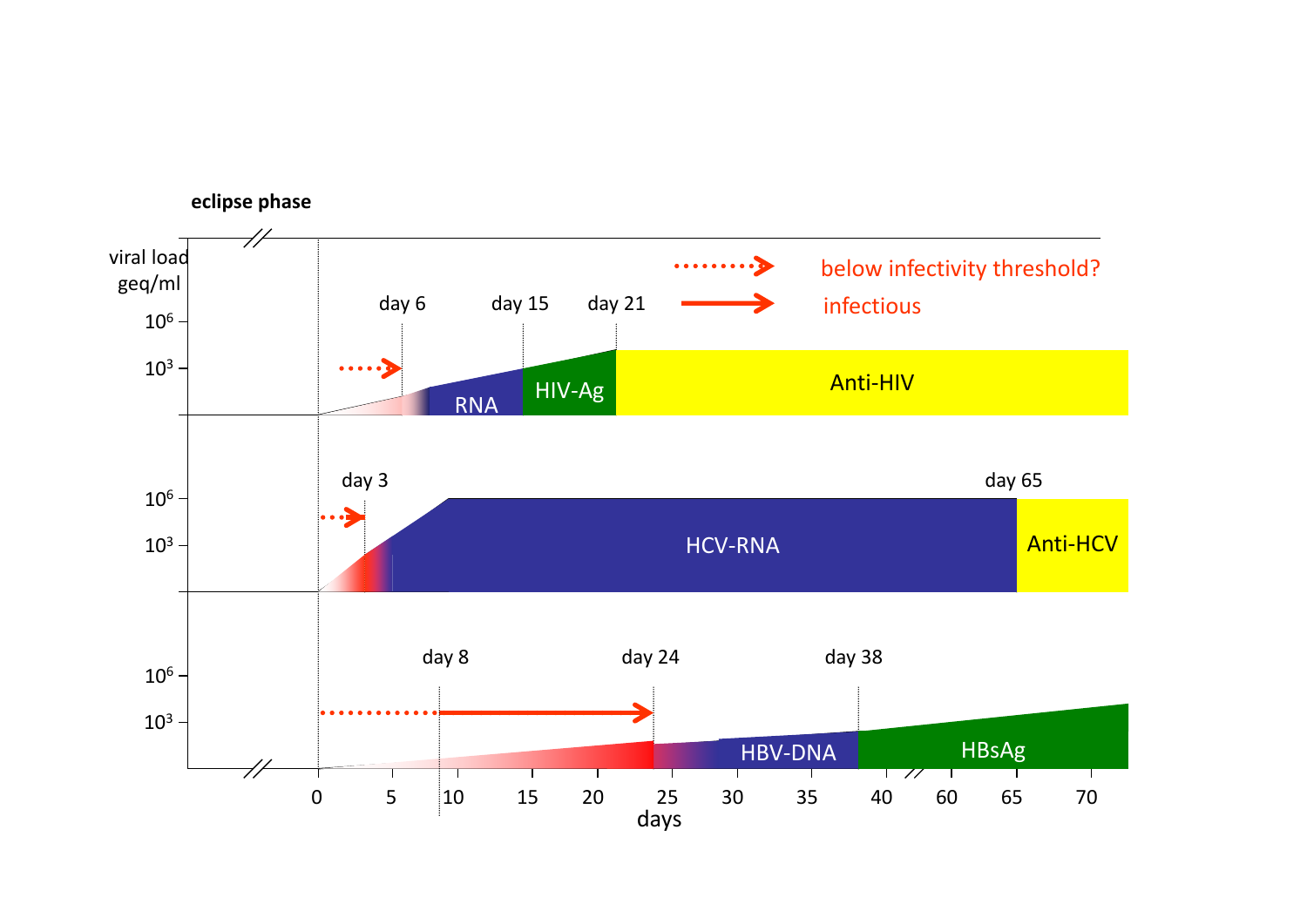# NAT in Europa

- HCV‐RNA is mandatory in plasma fractionation (1999)
- HIV‐RNA is mandatory in France and Holland (2001), Belgium and Switzerland (2002), Poland (2003), Germany (2004)
- HCV‐RNA is mandatory in Austria, Germany, Holland, and Switzerland (1999), Finland, Norway and Slovenia (2000) , France and Poland (2001), Belgium and Italy(2002), Spain (2003)
- •Optionally: England, Ireland, Luxemburg, Portugal, Greece
- HBV‐NAT introduced in Austria, Germany, Italy, Lithuania, Poland, Spain, Portugal, Greece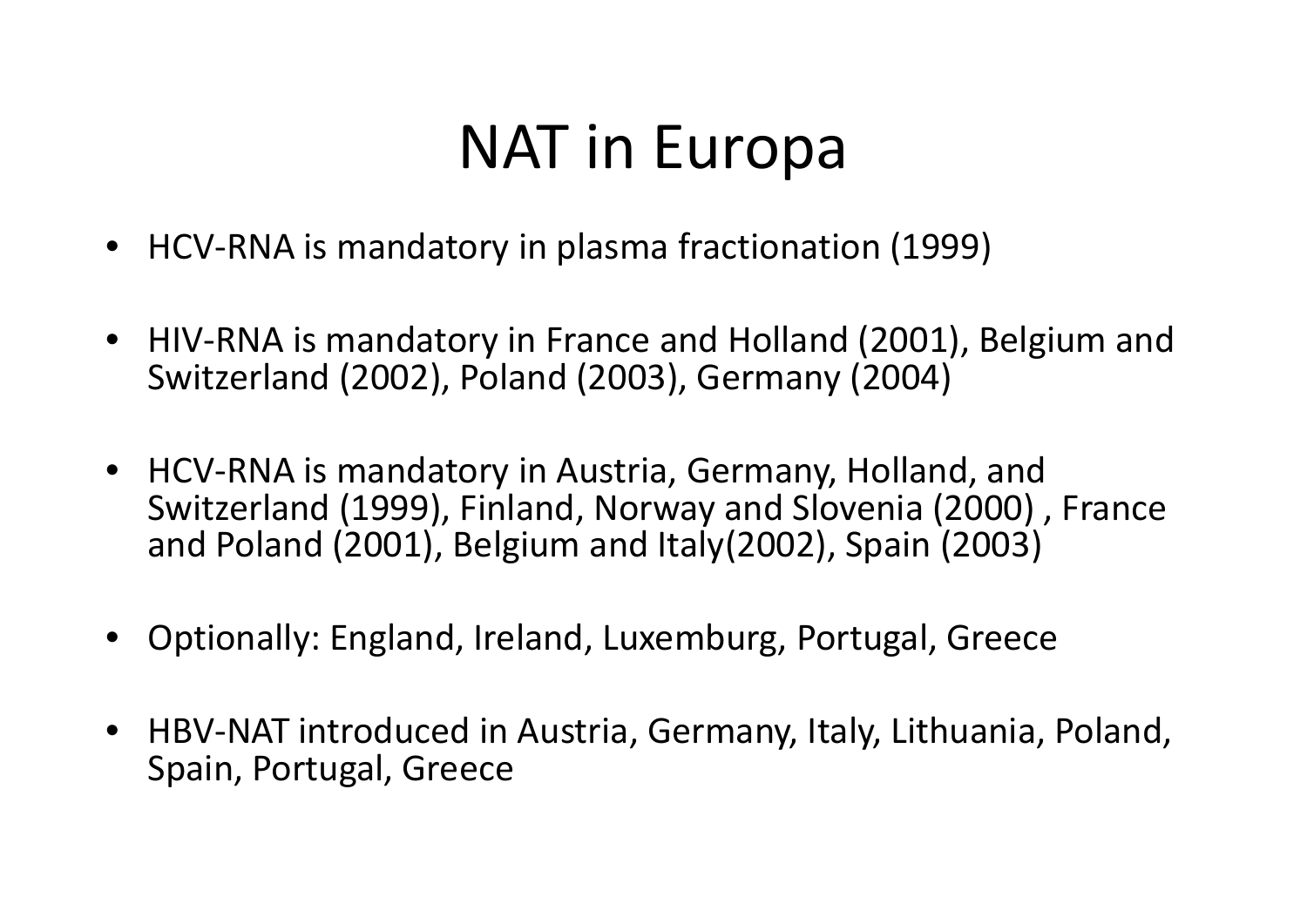# Study of Turkish Red Crescent

- 18.200 donors (February 2007‐September 2008)
- Serology <sup>+</sup> ID‐NAT (Cobas‐ROCHE and Tigris‐CHIRON)
- 314 HBsAg reactive (1,72 %)
- 17.886 HBsAg non‐reactive – 11 HBV‐DNA positive (1 / 1626)
- 62 anti‐HCV reactive (0,34 %)
- 18.138 anti‐HCV non‐reactive
	- 2 HCV‐RNA positive (1 / 9069)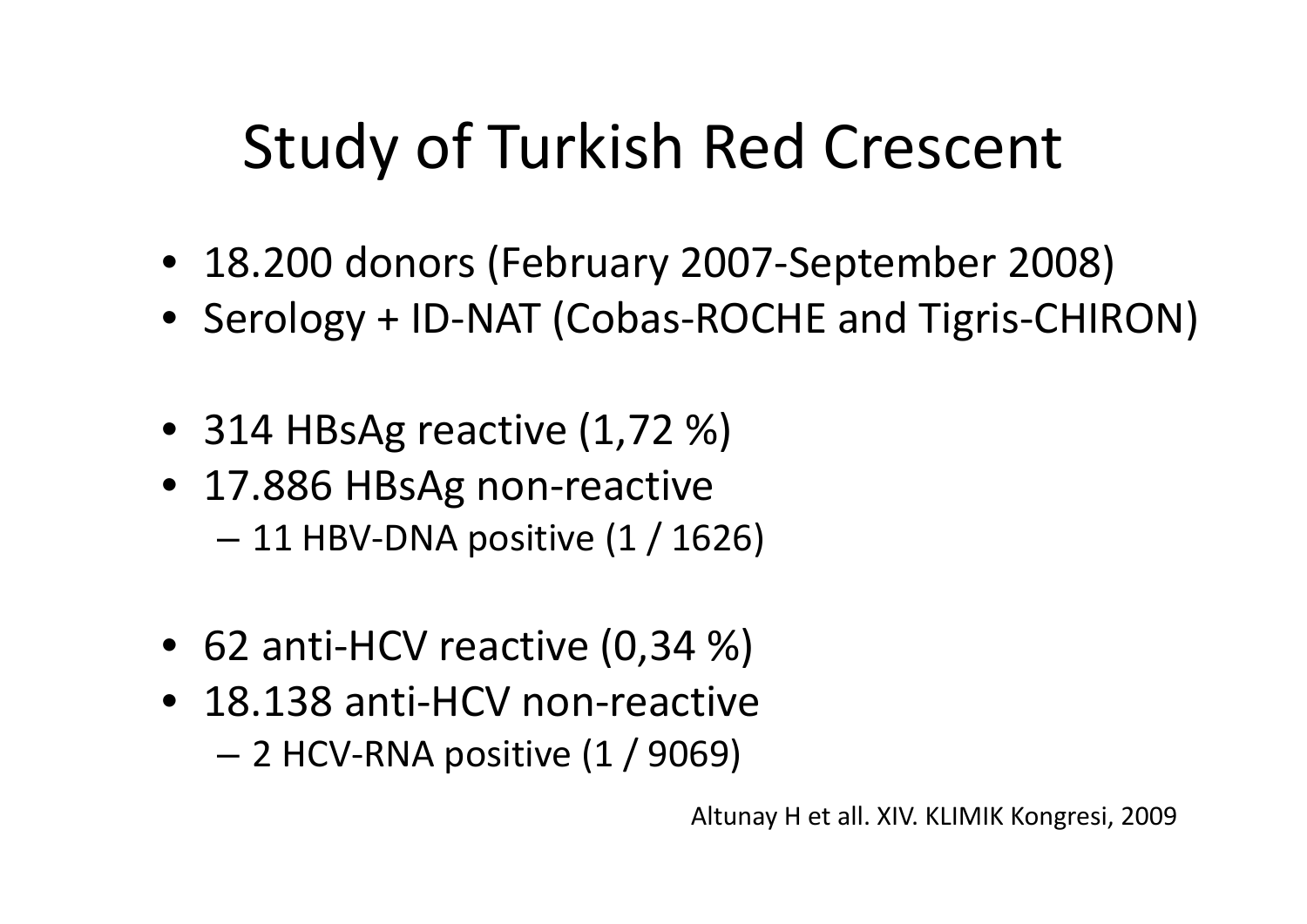- These results are well‐above the calculatedestimates
- It may be argued whether or not these cases reflect true positivity and the potential method of confirmation is also another subject of debate
- Further studies are required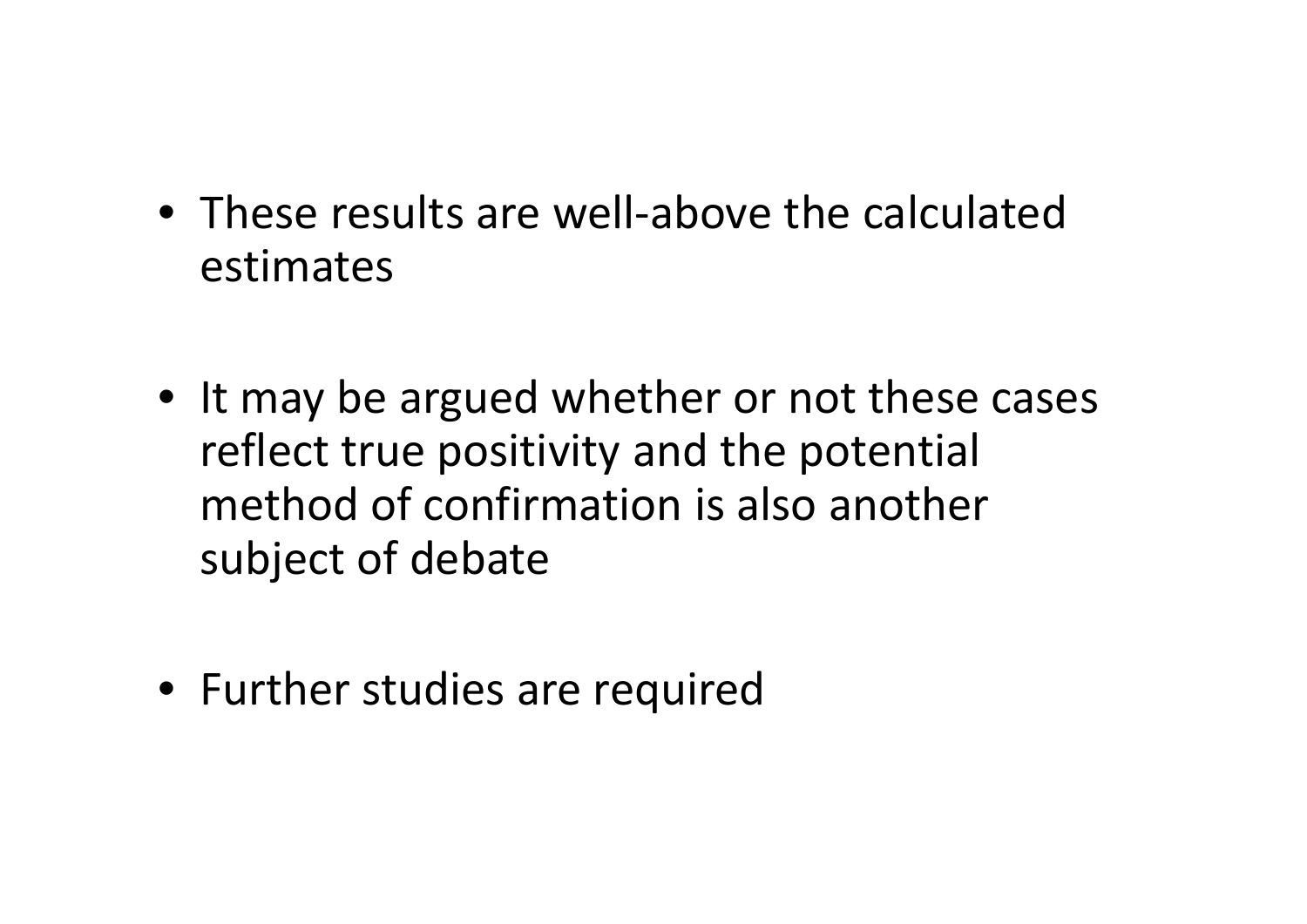# False positive?

- 4.484 donors (January 2005 March 2006)
- Minipools, Real-Time PCR
	- –186 minipols from 24, one minipool from 20 samples
- 3 minipool reactive
- Test repeated (double): 2 minipool reactive
- • $\bullet$  ID-test in 48: 3 (1+2) reactive
- Test repeated (double): 2 reactive
- Recall of the reactive donors (new blood samples): All HBV markers negative

Karakoç AE. II. Ulusal Kan Merkezleri ve Transfüzyon Tıbbı Kongresi, 2007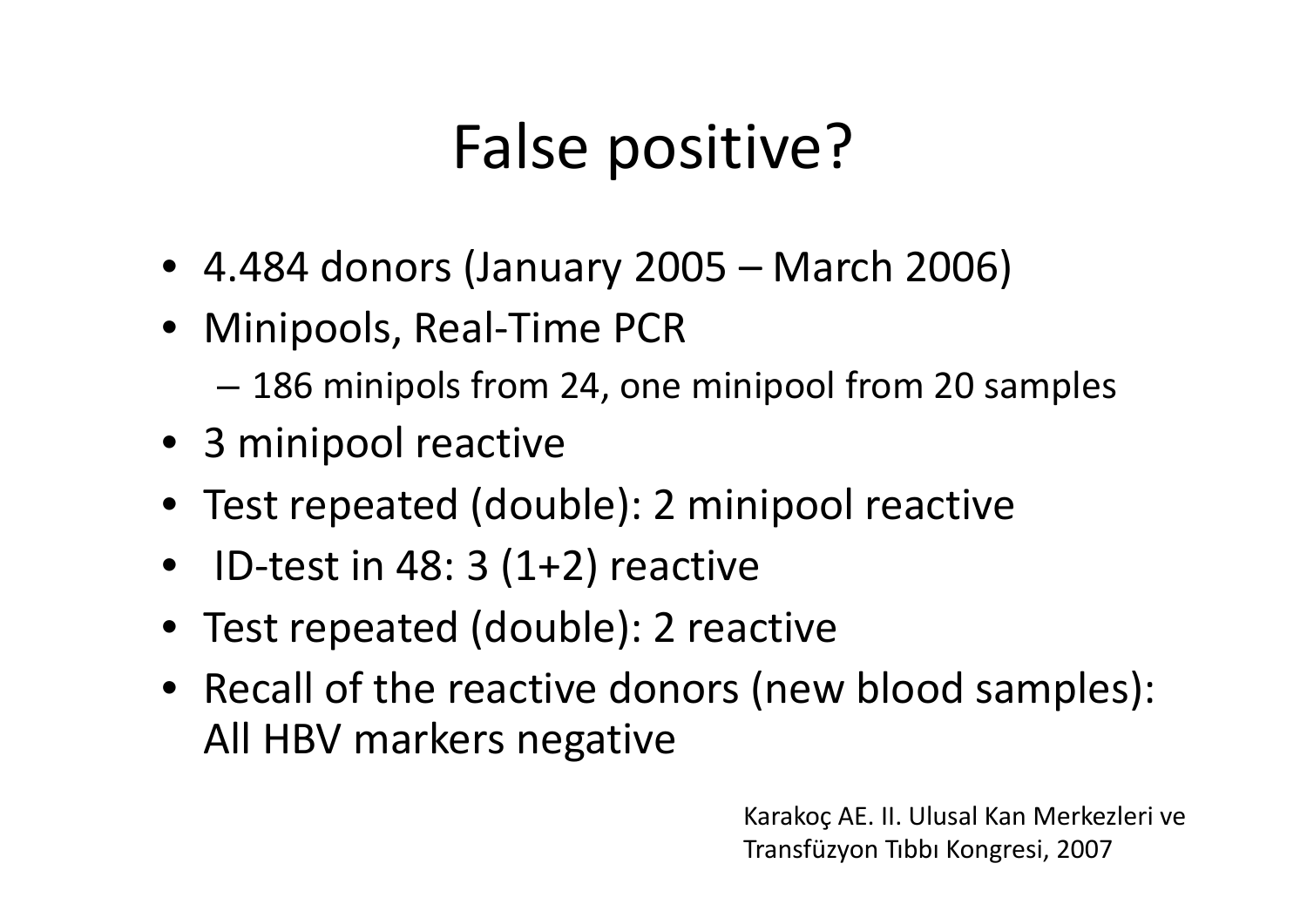- Talasemia Center, Antalya
- 388 Talasemia patients, 246 of them needs regulary transfusions every 2‐4 week
- HCV infection rates in transfused patients
	- $-$  1994  $\rightarrow$  25,2 %
	- $-$  1997  $\rightarrow$  29,8 %
	- $-$  2006  $\rightarrow$  28,4 %
- NAT is cost-effective in this population

Canatan D. II. Ulusal Kan Merkezleri ve Transfüzyon Tıbbı Kongresi, 2007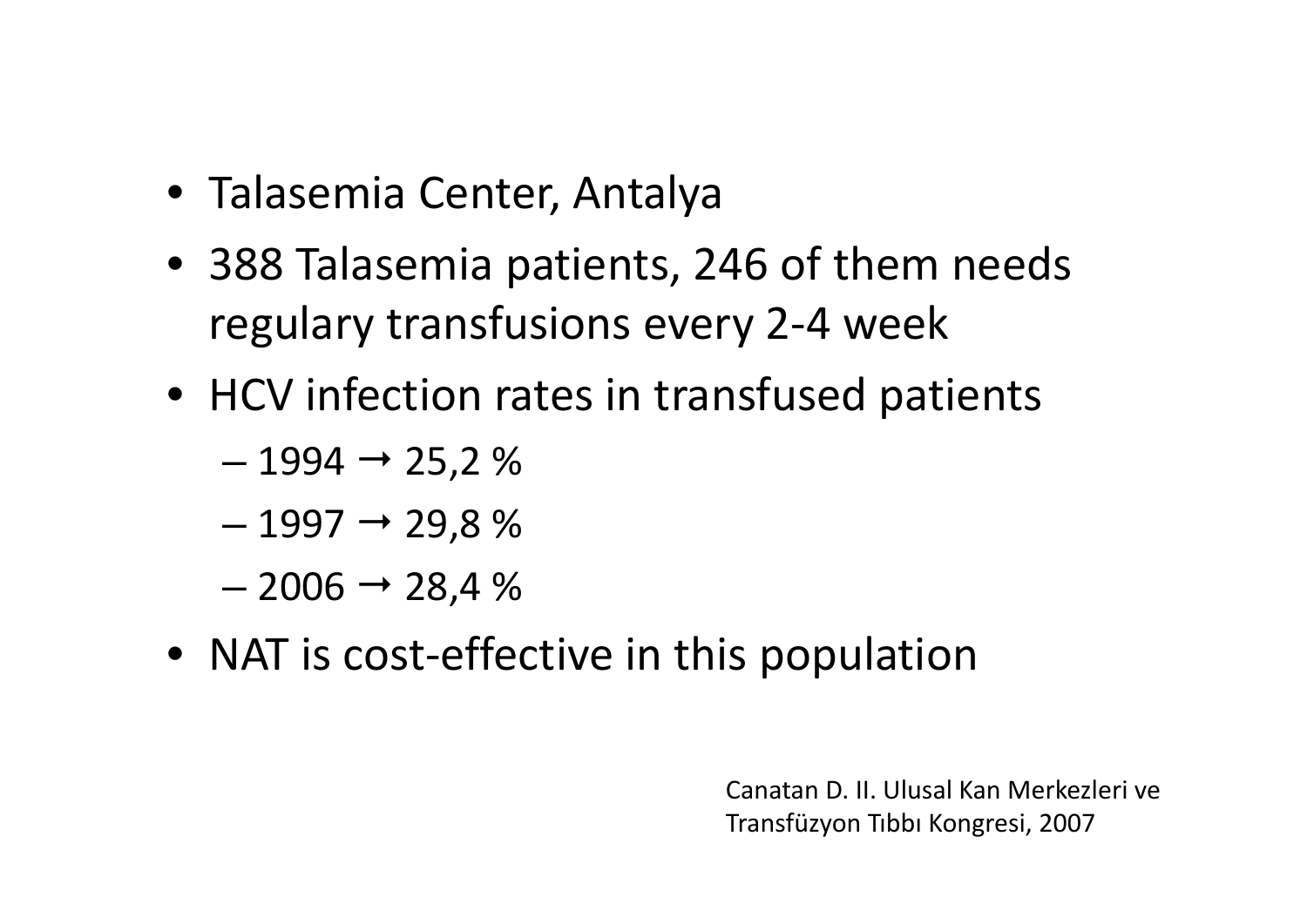# Yield of NAT

- Transmission through transfusion depends on the viral load, the quantity of the infected product and the immunocompetence of the recipient. Therefore it is not easy to estimate how many transfusion transmitted HBV and HCV infections are reduced by NAT.
- More studies are needed
- Hemovigilans data
- Turkish Red Crescent will initiate theimplementation of NAT testing in the regional blood banks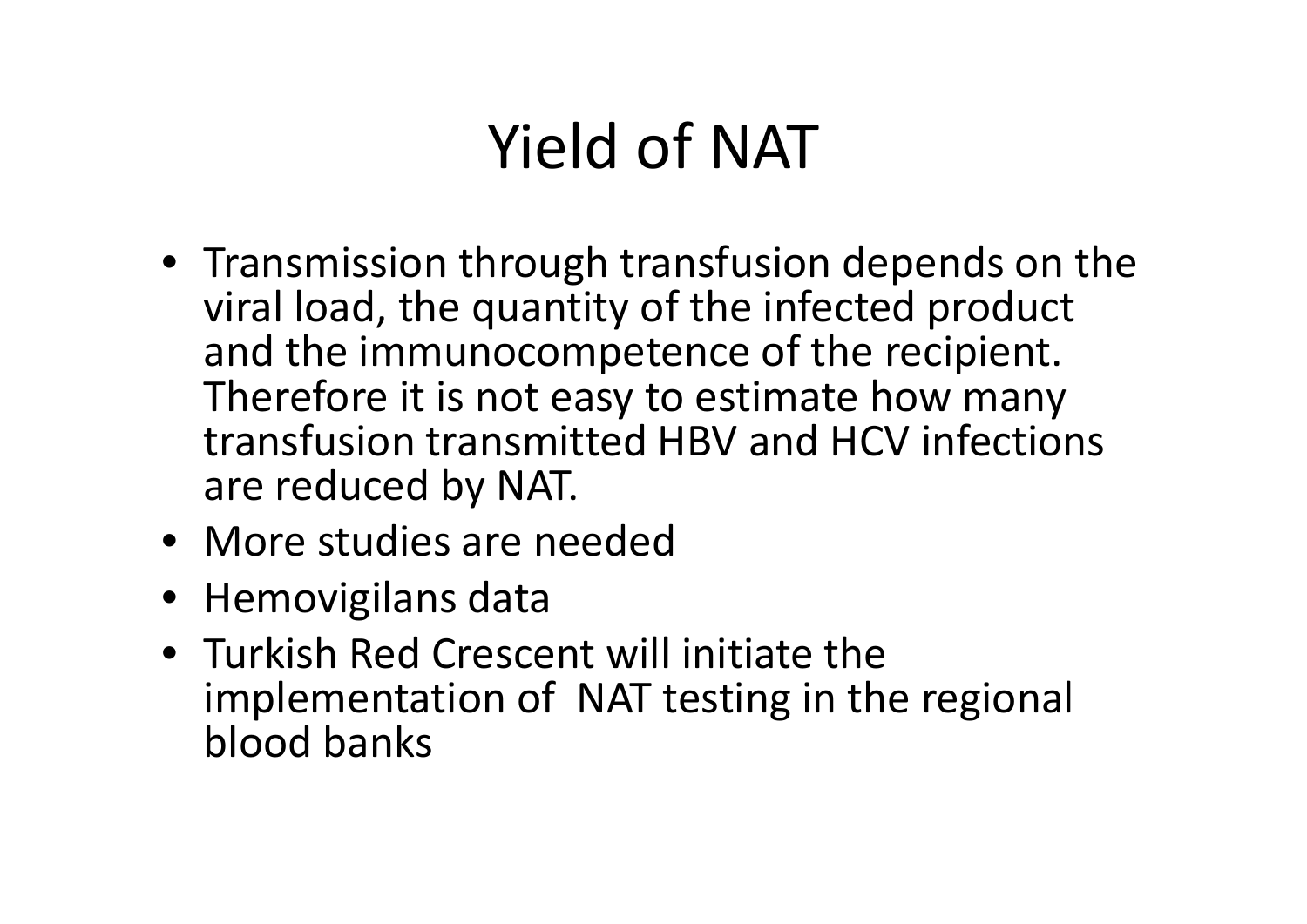### HCV cor Ag test

• Appropriate for blood banks

• Results are compatable with HCV‐NAT

• Not used yet in any of our blood banks

• Studies will begin recently